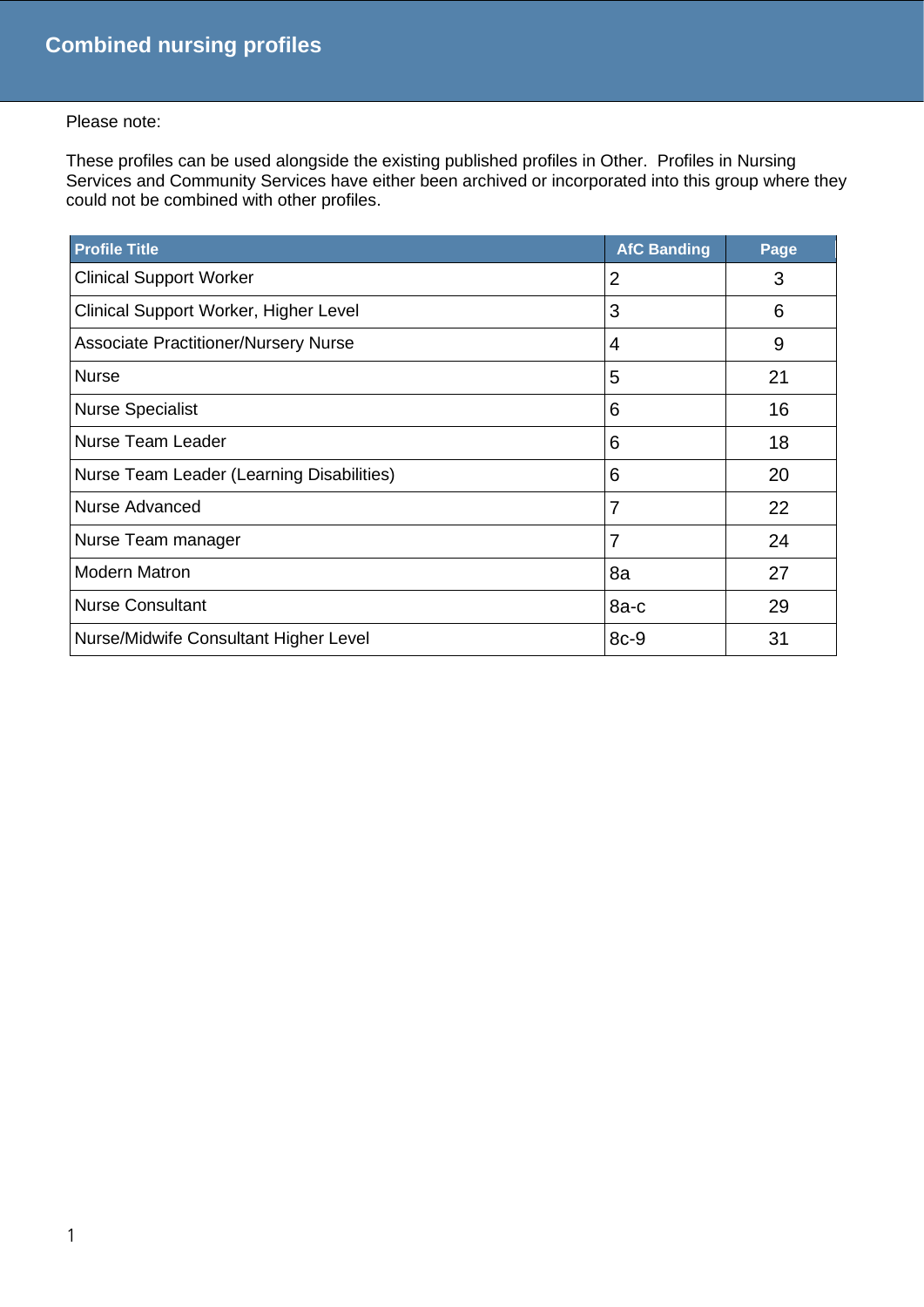## **Band 2 Nursing: Clinical Support Worker**

Nursing Services: Clinical Support Worker Nursing (Hospital) Community Services: Clinical Support Worker Nursing (Community)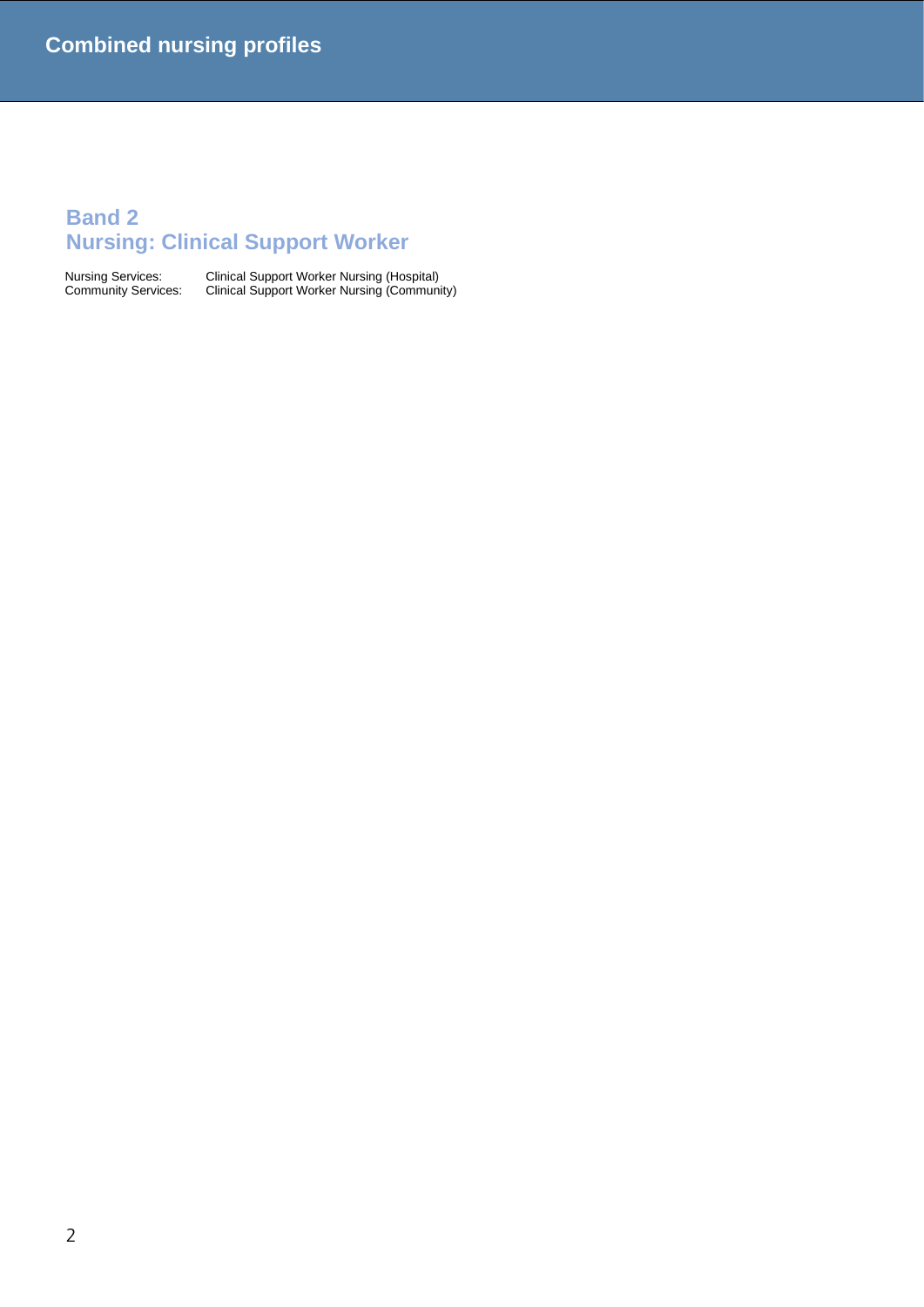## **Profile Label: Nursing: Clinical Support Worker**

**Job Statement:** 1. Undertakes personal care duties for patients in the community, in hospital or other settings

**2.** Supports patients / clients with toileting, bathing, dressing and meals

3.. Records patient information

| <b>Factor</b>                                                               | <b>Relevant Job Information</b>                                                                                                                                                                                                                                                                                                                    | JE.<br>Level   | <b>Score</b>   |
|-----------------------------------------------------------------------------|----------------------------------------------------------------------------------------------------------------------------------------------------------------------------------------------------------------------------------------------------------------------------------------------------------------------------------------------------|----------------|----------------|
| 1. Communication<br>& Relationship<br><b>Skills</b>                         | Provide and receive routine information requiring tact or persuasive skills; barriers to<br>understanding<br>Exchanges factual information with patients using persuasion, reassurance, tact, empathy; may<br>overcome barriers to understanding, e.g. patient/client has physical impairment, mental health<br>condition or learning disabilities | За             | 21             |
| 2. Knowledge,<br>Training &<br><b>Experience</b>                            | Range of routine work procedures, requiring job training<br>Knowledge of personal care and related procedures, vocational qualification at level 2 or<br>equivalent relevant experience                                                                                                                                                            | $\overline{2}$ | 36             |
| 3. Analytical &<br>Judgemental<br><b>Skills</b>                             | Judgements involving facts or situations, some requiring analysis<br>Assesses patient's health, safety and wellbeing while undertaking personal care, deciding whether<br>to refer to other staff as appropriate                                                                                                                                   | $\overline{2}$ | 15             |
| 4. Planning &<br>Organisational<br><b>Skills</b>                            | Organises own day to day work tasks or activities<br>Prioritises own work activities                                                                                                                                                                                                                                                               | $\mathbf{1}$   | 6              |
| 5. Physical Skills                                                          | Physical skills obtained through practice<br>Hand eye co-ordination for manoeuvring wheelchairs, bathing patients/clients, using hoists;<br>standard driving                                                                                                                                                                                       | $\overline{2}$ | 15             |
| 6. Responsibility<br>for Patient/Client                                     | Provides personal care to patients/clients<br>Undertakes personal care duties, e.g. bathing, toileting, dressing, support with meals and assisting<br>patients with their appearance                                                                                                                                                               | 3(a)           | 15             |
| 7. Responsibility<br>for Policy/Service<br><b>Development</b>               | Follow policies in own role, may be required to comment<br>Follows policies, may participate in discussions on proposed changes to procedures                                                                                                                                                                                                      | 1              | 5              |
| 8. Responsibility<br>for Financial &<br><b>Physical</b><br><b>Resources</b> | Personal duty of care in relation to equipment, resources/Handle cash, valuables; safe use<br>of equipment other than equipment used personally; maintain stock control<br>Careful use of equipment/handles patient/client valuables; ensure equipment used by others, e.g.<br>hoists, is safe and properly used; orders supplies                  | 1-2abc         | $5 - 12$       |
| 9. Responsibility<br>for Human<br><b>Resources</b>                          | Demonstrate own activities to new or less experienced employees<br>Demonstrates own duties to new starters                                                                                                                                                                                                                                         | 1              | 5              |
| 10. Responsibility<br>for information<br><b>Resources</b>                   | Record personally generated information<br>Contributes to updating patient records eg, by recording basic<br>patient information such as fluid balance (intake and output) and<br>nutrition, height, weight and age                                                                                                                                | 1              | $\overline{4}$ |
| 11. Responsibility<br>for Research &<br><b>Development</b>                  | Undertake surveys or audits, as necessary to own work<br>Occasionally participates in audits, surveys, research and development activities                                                                                                                                                                                                         | $\mathbf{1}$   | 5              |
| 12. Freedom to<br>Act                                                       | Well-established procedures, supervision close by/Standard operating procedures,<br>someone available for reference<br>Carries out routine personal care duties, supervision available/ Acts on own initiative when<br>delivering personal care, supervision accessible                                                                            | $1 - 2$        | $5 - 12$       |
| 13. Physical Effort                                                         | Frequent moderate effort for several short periods/ frequent moderate effort for several<br>long periods; occasional intense effort for several short periods                                                                                                                                                                                      | 3c-4bc         | 12-18          |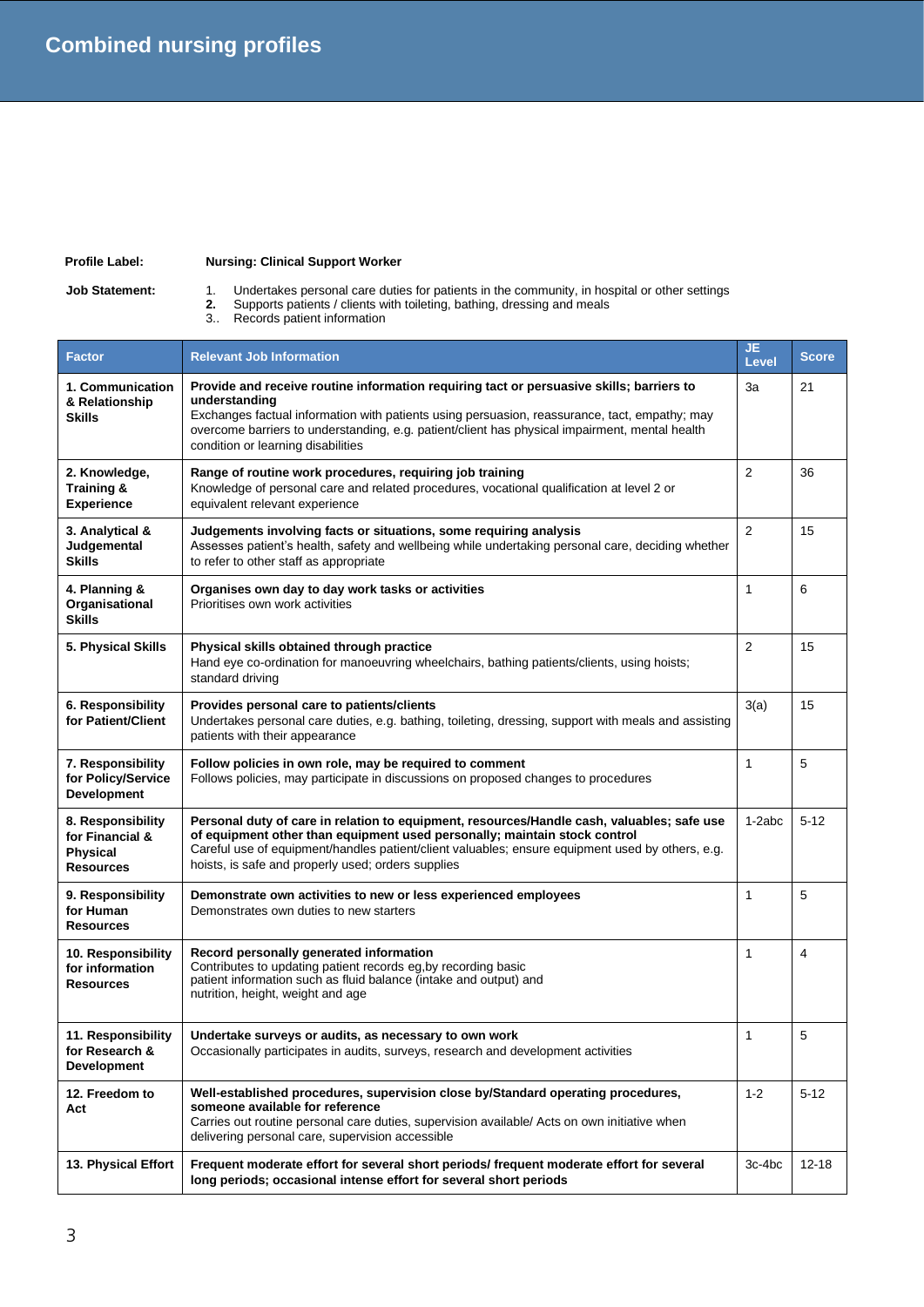|                                  | Turns, manoeuvres patients/clients for toileting, bathing using aids; toileting, bathing without<br>mechanical aids                               |               |                |
|----------------------------------|---------------------------------------------------------------------------------------------------------------------------------------------------|---------------|----------------|
| 14. Mental Effort                | Frequent concentration; work pattern predictable<br>Concentration for personal care procedures, standard driving. Follows routine                 | 2a            |                |
| 15. Emotional<br><b>Effort</b>   | Occasional/frequent distressing or emotional circumstances<br>Care of patients/clients with chronic illness/conditions, terminally ill and deaths | 2a-3a         | $11 - 18$      |
| 16. Working<br><b>Conditions</b> | Occasional highly unpleasant conditions/ frequent highly unpleasant conditions<br>Foul linen, body fluids                                         | $3b$ -4 $b$   | $12 - 18$      |
| <b>JE Score/Band</b>             |                                                                                                                                                   | <b>Band 2</b> | $179 -$<br>212 |

| Nursing Services:          | Clinical Support Worker Nursing (Hospital)  |
|----------------------------|---------------------------------------------|
| <b>Community Services:</b> | Clinical Support Worker Nursing (Community) |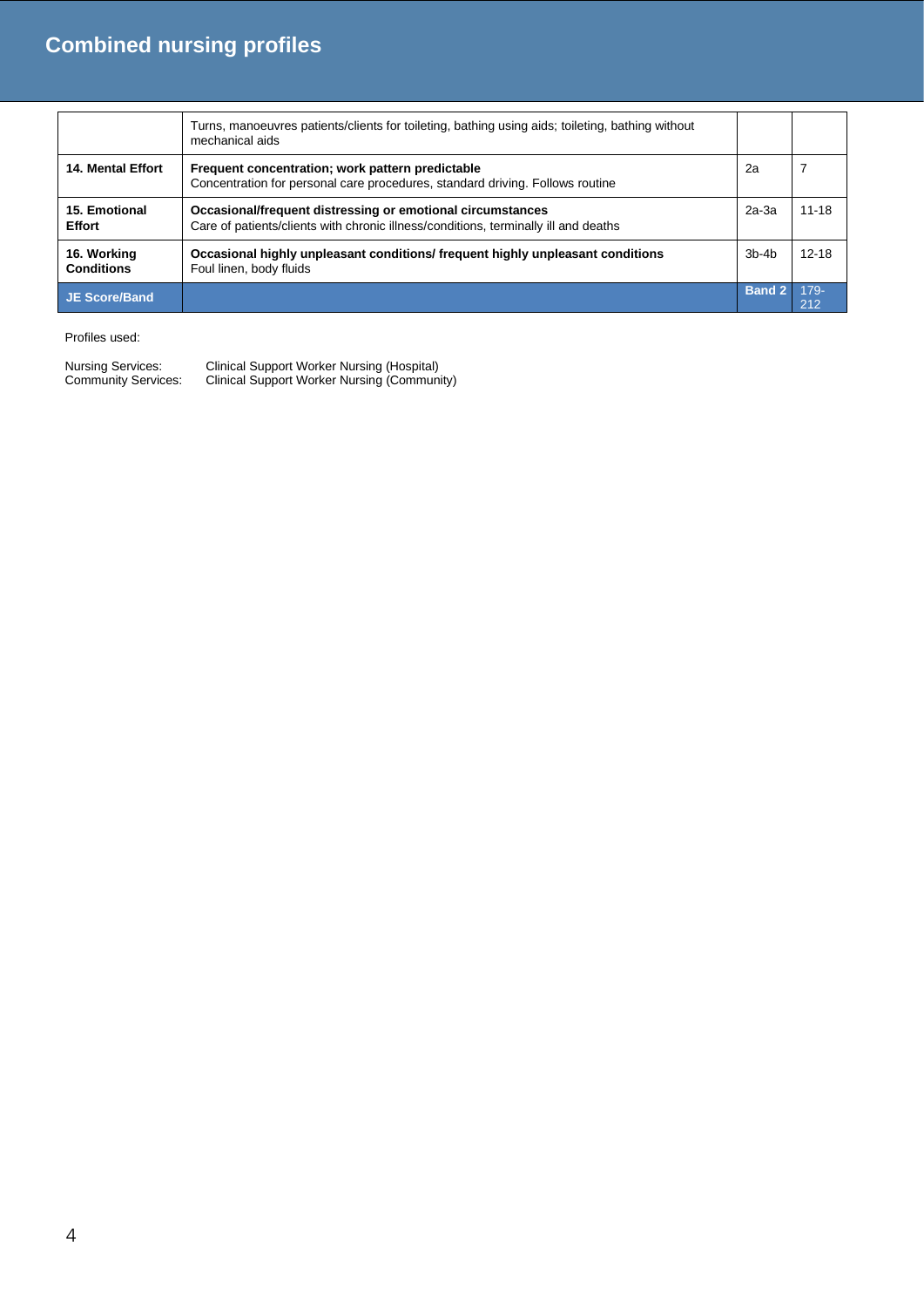## **Band 3 Nursing: Clinical Support Worker Higher Level**

Nursing Services: Clinical Support Worker Higher Level Nursing (Mental Health) Nursing Services: Clinical Support Worker Higher Level Nursing (Hospital)<br>Community Services: Clinical Support Worker Higher Level Nursing (Comr Clinical Support Worker Higher Level Nursing (Community)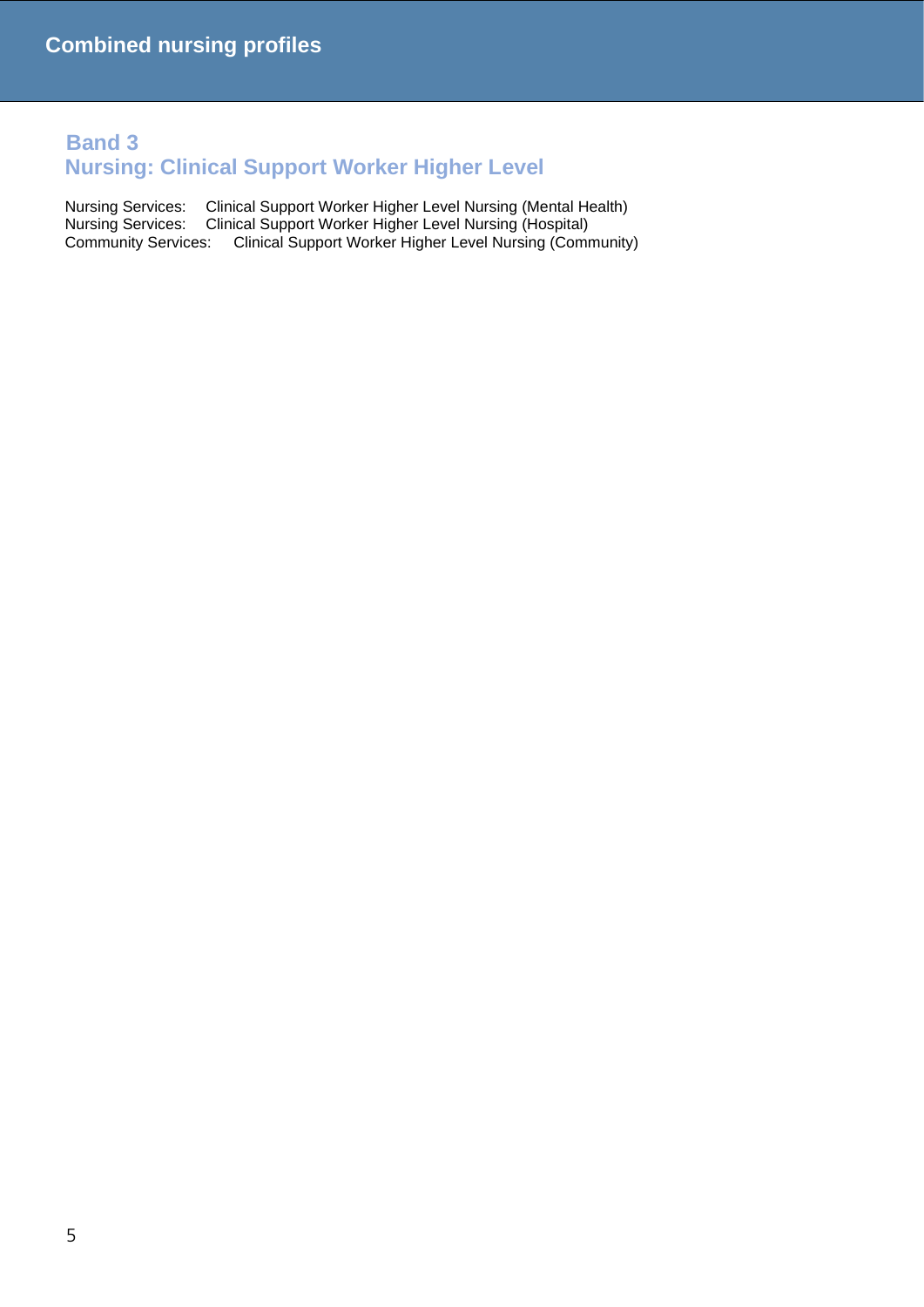**Profile Label: Nursing: Clinical Support Worker Higher Level**

**Job Statement:** 1. Undertakes a range of delegated clinical care duties in hospital, community or other settings

- 2. Records patient observations and changes to patient clinical conditions
- 3. Carries out limited clinical care duties

| <b>Factor</b>                                                               | <b>Relevant Job Information</b>                                                                                                                                                                                                                                                                                                                                                                                                                                                        | JE<br><b>Level</b> | <b>Score</b> |
|-----------------------------------------------------------------------------|----------------------------------------------------------------------------------------------------------------------------------------------------------------------------------------------------------------------------------------------------------------------------------------------------------------------------------------------------------------------------------------------------------------------------------------------------------------------------------------|--------------------|--------------|
| 1. Communication<br>& Relationship<br><b>Skills</b>                         | Provide and receive routine information; barriers to understanding<br>Exchanges factual information with patients using persuasion, reassurance, tact, empathy; may<br>overcome barriers to understanding, e.g. patient/client has physical impairment, mental health<br>condition or learning disabilities                                                                                                                                                                            | За                 | 21           |
| 2. Knowledge,<br>Training &<br><b>Experience</b>                            | 3<br>Range of work procedures and practices; base level of theoretical knowledge<br>Knowledge of care and related procedures, clinical observations, relevant legislation; short<br>courses to undertake patient and clinical care duties, completion of a competency based workbook<br>or equivalent relevant experience to vocational qualification level 3                                                                                                                          |                    | 60           |
| 3. Analytical &<br>Judgemental<br><b>Skills</b>                             | Judgements involving facts or situations, some requiring analysis<br>Assess patient/client condition through observations/ test results, assess comfort of patient/client,<br>instigate emergency procedures                                                                                                                                                                                                                                                                           | $\overline{2}$     | 15           |
| 4. Planning &<br>Organisational<br><b>Skills</b>                            | Organise own day to day work tasks or activities;<br>Plans own work activities:                                                                                                                                                                                                                                                                                                                                                                                                        | 1                  | 6            |
| 5. Physical Skills                                                          | Physical skills obtained through practice/ Developed physical skills; manipulation of<br>objects, people; narrow margins for error; Highly developed physical skills, accuracy<br>important; manipulation of fine tools, materials<br>Hand eye coordination required when using test equipment, e.g. blood glucose monitors,<br>psychometric testing, manipulating wheelchairs, driving/Restraint of patients/clients; venepuncture,<br>neonatal blood spot screening.                 | $2-3ab$            | $15 - 27$    |
| 6. Responsibility<br>for Patient/Client                                     | Implement clinical care/ care packages<br>Undertakes a limited range of delegated clinical care duties relevant to the services provided/work<br>area; record patient observations, e.g. taking blood pressure, blood glucose monitoring,<br>pregnancy testing, routine maternal and neonatal observations, observing patients for signs of<br>agitation or distress, wound observations and simple wound dressings, removal of peripheral<br>cannula, urinalysis, removal of catheter | 4a                 | 22           |
| 7. Responsibility<br>for Policy/Service<br><b>Development</b>               | Follow policies in own role, may be required to comment<br>Follows policies, may participate in discussions on proposed changes to procedures                                                                                                                                                                                                                                                                                                                                          | 1                  | 5            |
| 8. Responsibility<br>for Financial &<br><b>Physical</b><br><b>Resources</b> | Personal duty of care in relation to equipment, resources/Handle cash, valuables; safe use<br>of equipment other than equipment used personally; maintain stock control<br>Careful use of equipment/handles patient/client valuables; ensure equipment used by others, e.g.<br>hoists, is safe and properly used; orders supplies                                                                                                                                                      | $1-2abc$           | $5 - 12$     |
| 9. Responsibility<br>for Human<br><b>Resources</b>                          | Demonstrate own activities to new or less experienced employees/ Day to day supervision<br>Demonstrates own duties to new starters/ supervises work of students and junior staff                                                                                                                                                                                                                                                                                                       | $1 - 2$            | $5 - 12$     |
| 10. Responsibility<br>for information<br><b>Resources</b>                   | Record personally generated information<br>Contributes to updating patient records                                                                                                                                                                                                                                                                                                                                                                                                     | 1                  | 4            |
| 11. Responsibility<br>for Research &<br><b>Development</b>                  | Undertake surveys or audits, as necessary to own work<br>Occasionally participates in audits, surveys, research and development activities                                                                                                                                                                                                                                                                                                                                             | 1                  | 5            |
| 12. Freedom to<br>Act                                                       | Standard operating procedures, someone available for reference<br>Acts on own initiative when delivering patient/client care, supervision accessible                                                                                                                                                                                                                                                                                                                                   | $\mathbf{2}$       | 12           |
| 13. Physical Effort                                                         | Frequent moderate effort for several short periods/ Frequent moderate effort for several<br>long periods; Occasional intense effort for several short periods                                                                                                                                                                                                                                                                                                                          | 3c-4bc             | $12 - 18$    |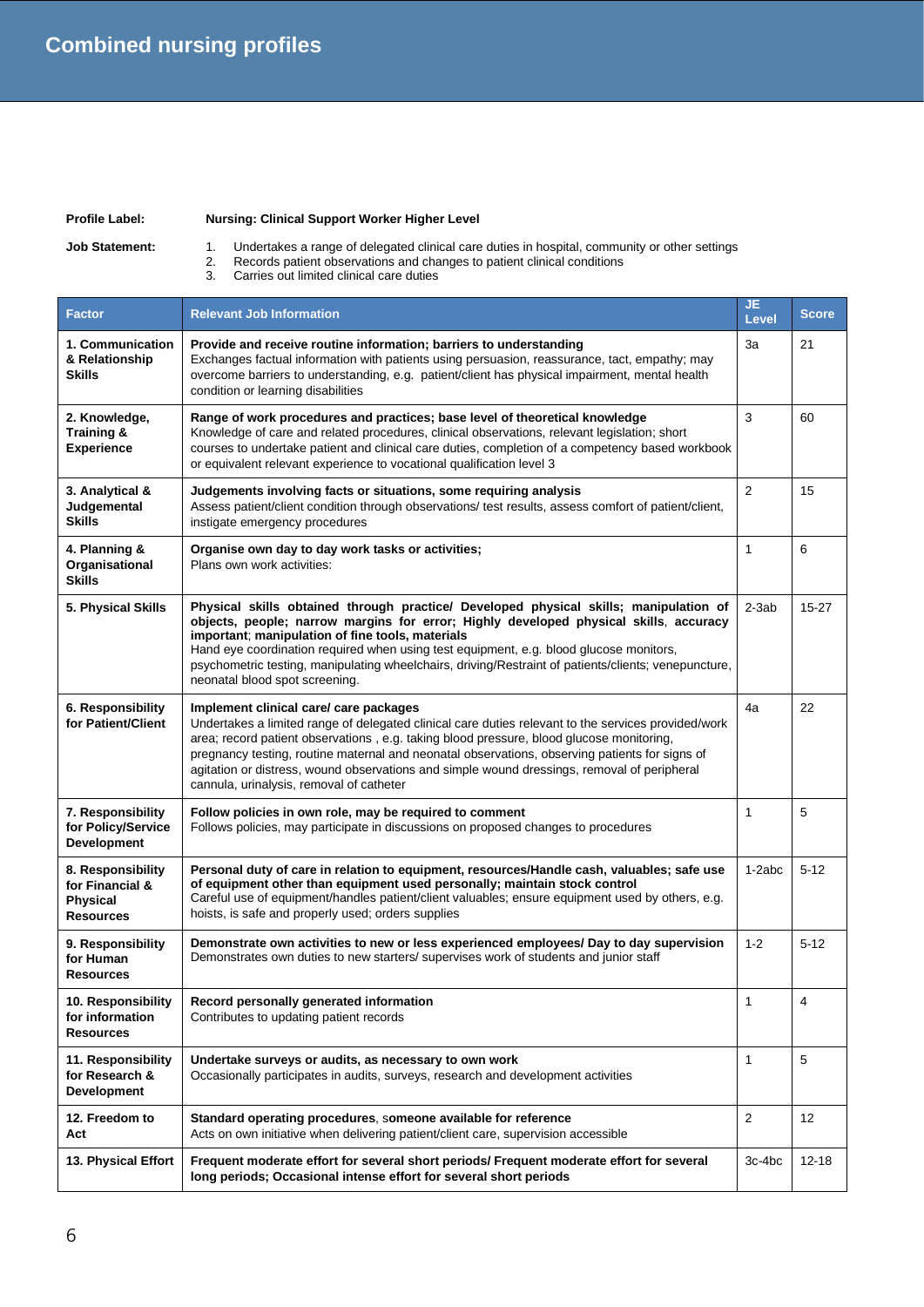|                                  | Turns, manoeuvres patients/clients for toileting, bathing using aids, restrains patients/clients,<br>active participation in physical activities, e.g. sports activities; toileting, bathing without mechanical<br>aids                                                          |             |                |
|----------------------------------|----------------------------------------------------------------------------------------------------------------------------------------------------------------------------------------------------------------------------------------------------------------------------------|-------------|----------------|
| <b>14. Mental Effort</b>         | Frequent concentration; work pattern predictable/unpredictable<br>Concentration required for clinical and personal care procedures, predictable/ Unpredictable when<br>responding to emergency situations, e.g. patient/client restraint                                         | $2a-3a$     | $7-12$         |
| 15. Emotional<br><b>Effort</b>   | Occasional distressing or emotional circumstances/ Frequent distressing or emotional<br>circumstances; Occasional highly distressing or emotional circumstances<br>Care of patients/clients with chronic illness/conditions, terminally ill and deaths, challenging<br>behaviour | 2a-3ab      | 11-18          |
| 16. Working<br><b>Conditions</b> | Frequent unpleasant conditions; Occasional highly unpleasant conditions/ Some<br>exposure to hazards; Frequent highly unpleasant conditions<br>Foul linen, body fluids; physically aggressive behaviour                                                                          | 3ab-<br>4ab | $12 - 18$      |
| <b>JE Score/Band</b>             | Band $3 = 216 - 270$                                                                                                                                                                                                                                                             |             | $217 -$<br>267 |

| <b>Nursing Services:</b> | Clinical Support Worker HL Nursing (Mental Health) |
|--------------------------|----------------------------------------------------|
|                          | Clinical Support Worker HL Nursing (Hospital)      |
| Community Services:      | Clinical Support Worker HL Nursing (Community)     |
|                          |                                                    |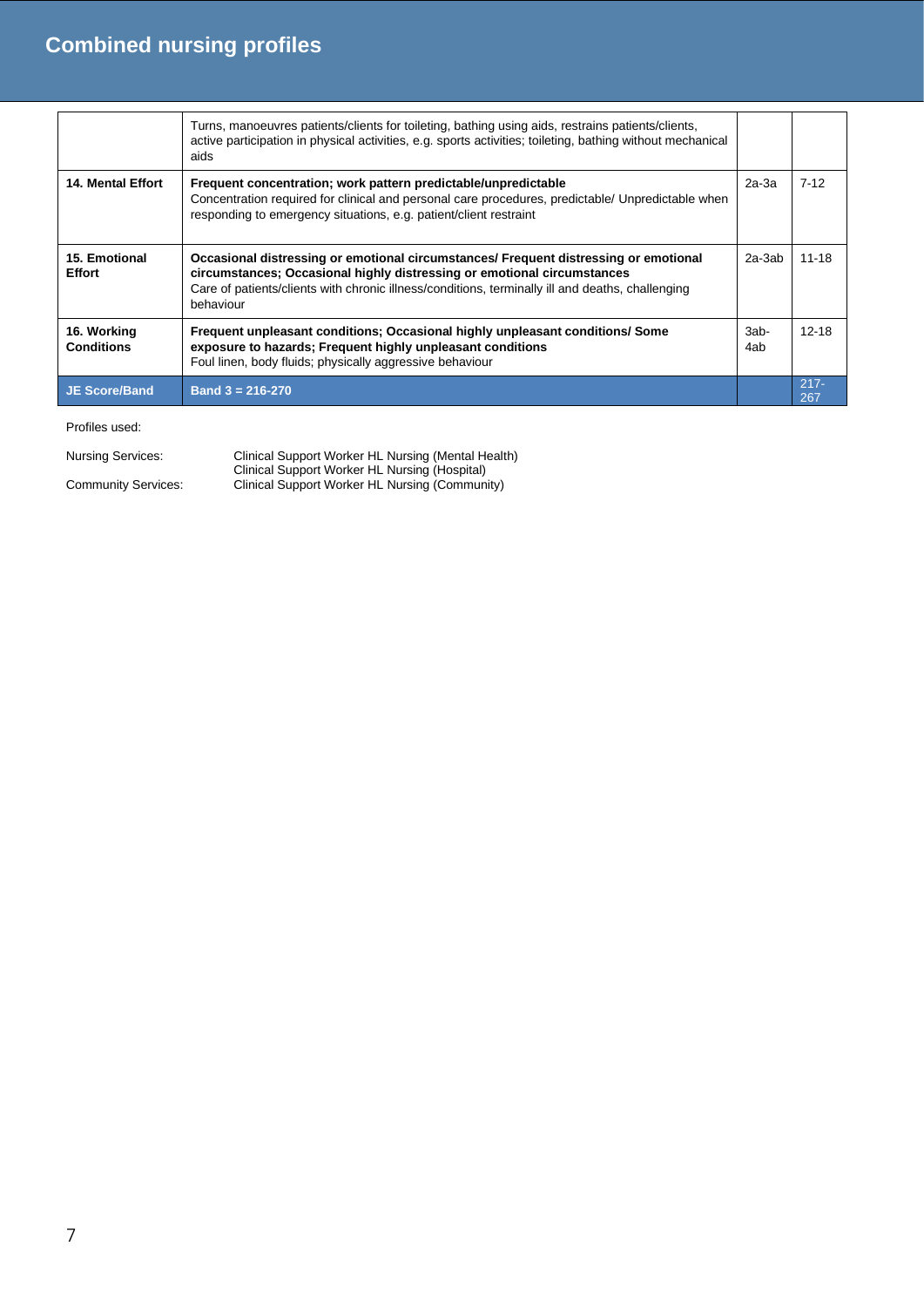## **Band 4 Nursing: Associate Practitioner/Nursery Nurse**

Nursing Services: Nurse Associate Practitioner Acute Nursery Nurse (Neonatal Unit) Community Service: Nurse Associate Practitioner (Community) Nurse Associate Practitioner (Mental Health) Nursery Nurse (Community)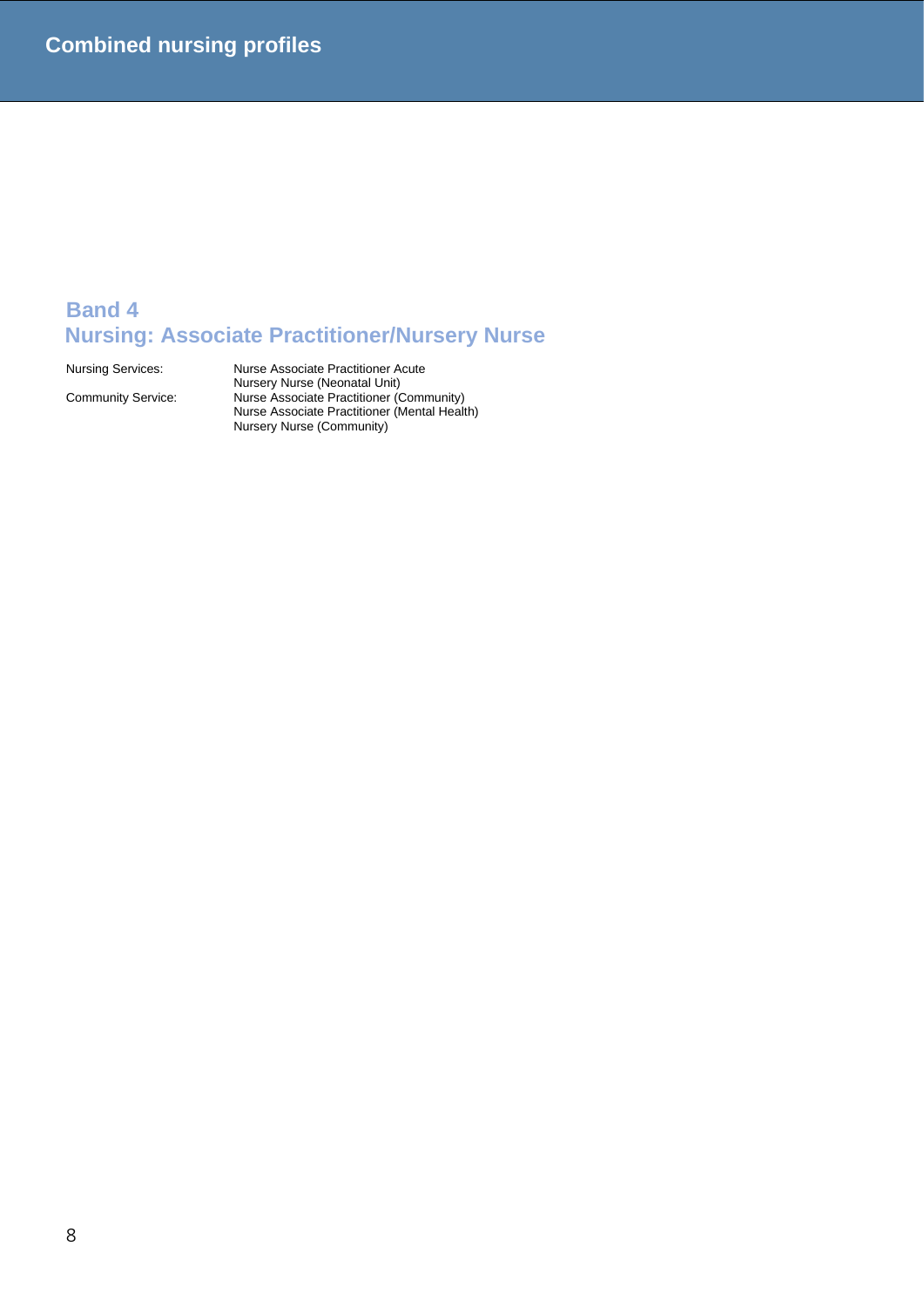### **Profile Label: Nursing: Associate Practitioner/Nursery Nurse**

**Job Statement:** 1. Implements care packages under the supervision of registered clinical practitioners in a range of settings 2. Carries out nursing care programmes, e.g. clinical observations, participates in social inclusion and/or parenting support activities

- 3. May supervise/assess clinical support workers
- 4. May participate in case conferences and case review meetings, e.g. safeguarding

| <b>Factor</b>                                                               | <b>Relevant Job Information</b>                                                                                                                                                                                                                                                                                                                                                                                                                                                                                                                                                                                                         | JE<br>Level    | <b>Score</b>            |
|-----------------------------------------------------------------------------|-----------------------------------------------------------------------------------------------------------------------------------------------------------------------------------------------------------------------------------------------------------------------------------------------------------------------------------------------------------------------------------------------------------------------------------------------------------------------------------------------------------------------------------------------------------------------------------------------------------------------------------------|----------------|-------------------------|
| 1. Communication<br>& Relationship<br><b>Skills</b>                         | Provide and receive routine information requiring tact or persuasive skills; Provide and<br>receive complex or sensitive information; Provide advice, instruction or training to groups/<br>Provide and receive complex, sensitive information; barriers to understanding<br>Provides information on e.g. test results; receives sensitive patient/client-related information;<br>delivers training, e.g. parentcraft classes, to groups of parents or carers/ Communicates with<br>patients/clients and carers, using empathy and reassurance and where there are barriers to<br>understanding, e.g. learning disabilities or language | 3abc-<br>4a    | $21 - 32$               |
| 2. Knowledge,<br>Training &<br><b>Experience</b>                            | Range of work procedures and practices, majority non-routine; intermediate level<br>theoretical knowledge<br>Diploma or equivalent appropriate qualification, e.g. foundation degree; or NVQ3 level qualification<br>plus short courses or relevant experience to diploma level                                                                                                                                                                                                                                                                                                                                                         | 4              | 88                      |
| 3. Analytical &<br>Judgemental<br><b>Skills</b>                             | Judgements involving facts or situations, some requiring analysis/Range of facts or<br>situations requiring analysis; comparison of a range of actions<br>Makes judgements which require assessment of facts, e.g. sleep problems, nutrition, emergency<br>situations, wound care/ Deciding on implementation of care programmes where there is a number<br>of options                                                                                                                                                                                                                                                                  | $2 - 3$        | $15 - 27$               |
| 4. Planning &<br>Organisational<br><b>Skills</b>                            | Plan and organise straightforward activities, some ongoing<br>Organises own workload, which includes e.g. home visits, social inclusion activities, planning<br>parentcraft classes                                                                                                                                                                                                                                                                                                                                                                                                                                                     | $\overline{2}$ | 15                      |
| 5. Physical Skills                                                          | Physical skills obtained through practice/ Developed physical skills; manipulation of<br>objects, people; narrow margins for error; Highly developed physical skills, accuracy<br>important; manipulation of fine tools, materials<br>Hand eye coordination required e.g. when using test equipment, manoeuvring wheelchairs,<br>resuscitation, driving/ Safe restraint of patients/clients; venepuncture                                                                                                                                                                                                                               | $2-3ab$        | $15 - 27$               |
| 6. Responsibility<br>for Patient/Client                                     | Implement clinical care/ care packages;<br>Carries out care packages, including providing advice to patients/clients or carers                                                                                                                                                                                                                                                                                                                                                                                                                                                                                                          | 4a             | 22                      |
| 7. Responsibility<br>for Policy/Service<br><b>Development</b>               | Follow policies in own role, may be required to comment<br>May comment on proposed changes to policies                                                                                                                                                                                                                                                                                                                                                                                                                                                                                                                                  | $\mathbf{1}$   | 5                       |
| 8. Responsibility<br>for Financial &<br><b>Physical</b><br><b>Resources</b> | Personal duty of care in relation to equipment, resources/ Handle cash, valuables; Maintain<br>stock control<br>Safe use of equipment/ Handles patient/client valuables; orders supplies, equipment, activity<br>materials                                                                                                                                                                                                                                                                                                                                                                                                              | $1-2ac$        | $5 - 12$                |
| 9. Responsibility<br>for Human<br><b>Resources</b>                          | Demonstrate own activities to new or less experienced employees/ Day to day supervision;<br>Day to day supervision; Undertake basic workplace assessments<br>Demonstrates tasks to less experienced or new staff/Day-to-day supervision; clinical supervision<br>of students; undertakes NVQ assessments                                                                                                                                                                                                                                                                                                                                | $1-2abc$       | $5 - 12$                |
| 10. Responsibility<br>for information<br><b>Resources</b>                   | Record personally generated information<br>Maintains patient/client records                                                                                                                                                                                                                                                                                                                                                                                                                                                                                                                                                             | 1              | $\overline{\mathbf{4}}$ |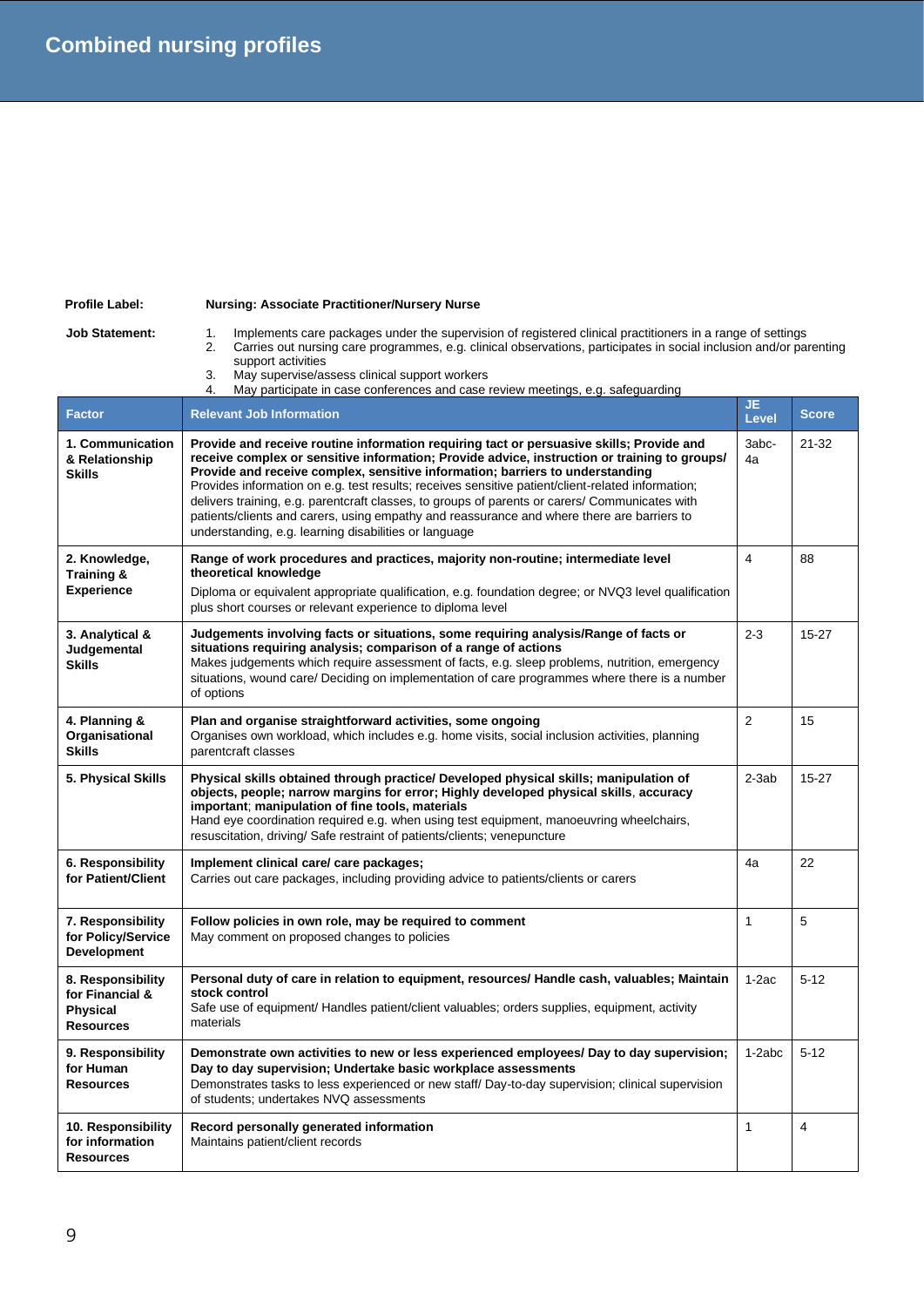| 11. Responsibility<br>for Research &<br><b>Development</b> | Undertake surveys or audits, as necessary to own work<br>May participate in R&D and clinical trials or complete staff surveys                                                                                                                                                                                                                                                                                                                                      | 1               | 5                 |
|------------------------------------------------------------|--------------------------------------------------------------------------------------------------------------------------------------------------------------------------------------------------------------------------------------------------------------------------------------------------------------------------------------------------------------------------------------------------------------------------------------------------------------------|-----------------|-------------------|
| 12. Freedom to<br>Act                                      | Standard operating procedures, someone available for reference<br>Follows procedures and treatment plans, supervision/advice available                                                                                                                                                                                                                                                                                                                             | 2               | 12                |
| 13. Physical Effort                                        | Frequent sitting or standing in a restricted position; Occasional / Frequent moderate effort<br>for several short periods<br>Standing, sitting in a restricted position e.g. when undertaking sustained activities at an incubator;<br>manoeuvring patients/clients, pushing wheelchairs, trolleys / Lifting equipment, babies, safe<br>patient/client restraint                                                                                                   | $2ad-3c$        | $7 - 12$          |
| <b>14. Mental Effort</b>                                   | Frequent concentration; work pattern predictable<br>Concentration on patient/client treatment, care plans, observations                                                                                                                                                                                                                                                                                                                                            | 2a              | $\overline{7}$    |
| 15. Emotional<br><b>Effort</b>                             | Occasional distressing or emotional circumstances/ Frequent distressing or emotional<br>circumstances; Occasional highly distressing or emotional circumstances/ Occasional<br>traumatic circumstances<br>Care of patients/clients with chronic illnesses, conditions/ Terminally ill patients/clients or dealing<br>with difficult family circumstances; occasional/ frequent exposure to safeguarding issues or<br>severely challenging patient/client behaviour | $2a-$<br>3ab-4b | $11 - 18 -$<br>25 |
| 16. Working<br><b>Conditions</b>                           | Some exposure to hazards: Frequent highly unpleasant conditions<br>Physical aggression; contact with body fluids, foul linen                                                                                                                                                                                                                                                                                                                                       | 4ab             | 18                |
| <b>JE Score/Band</b>                                       | Band $4 = 271 - 325$                                                                                                                                                                                                                                                                                                                                                                                                                                               |                 | $255*$<br>323     |

Profiles used:

Nursing Services: Nurse Associate Practitioner Acute Nursery Nurses (Neonatal Unit) Community Services: Nursing Associate Practitioner (Community) Nursing Associate Practitioner (Mental Health) Nursery Nurse (Community)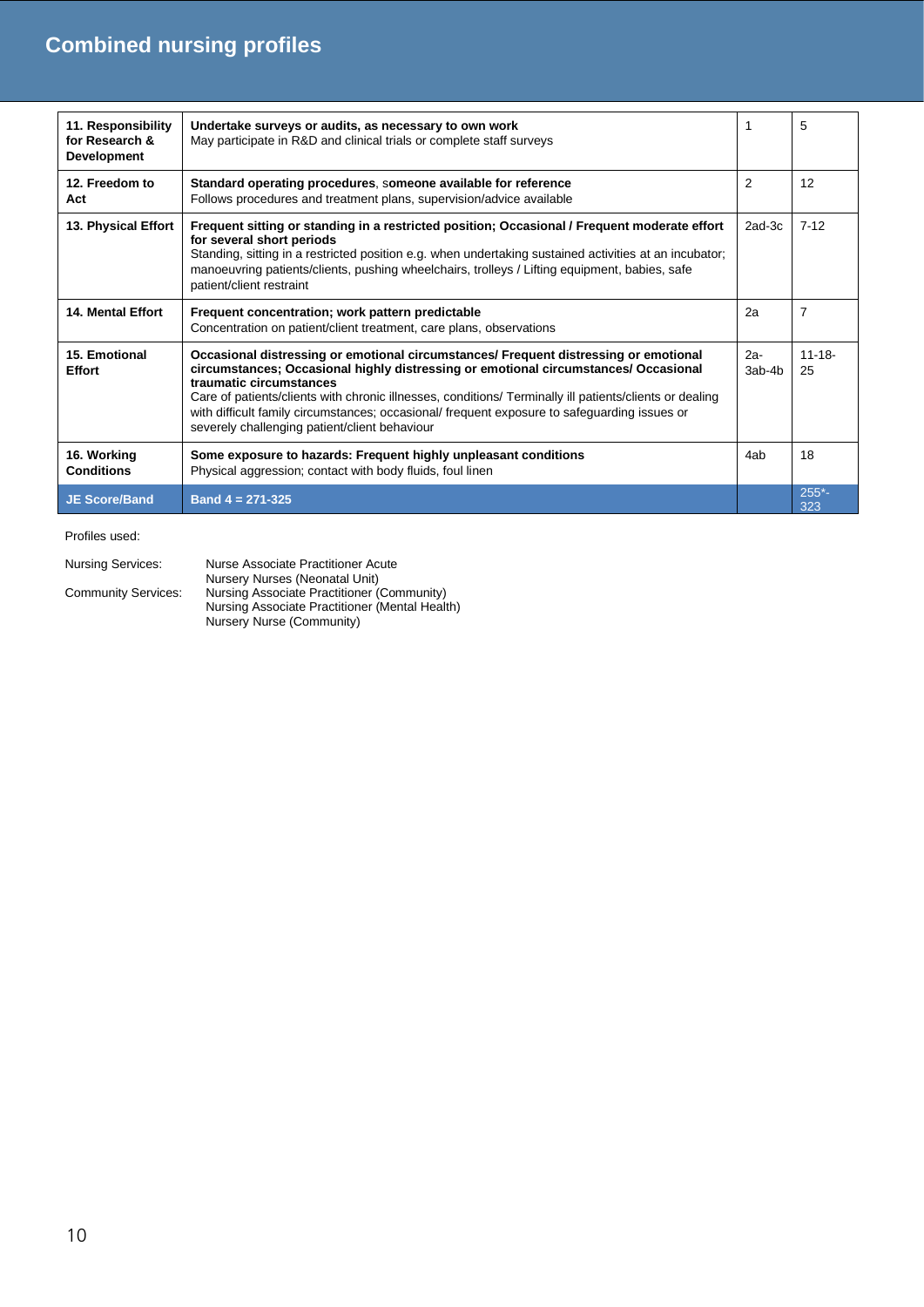## **Band 5 Nursing: Nurse**

Nursing Services:

Community Services

Nurse (Mental Health) Nurse (Schools) Nurse (GP Practice) Nurse (Learning Disabilities)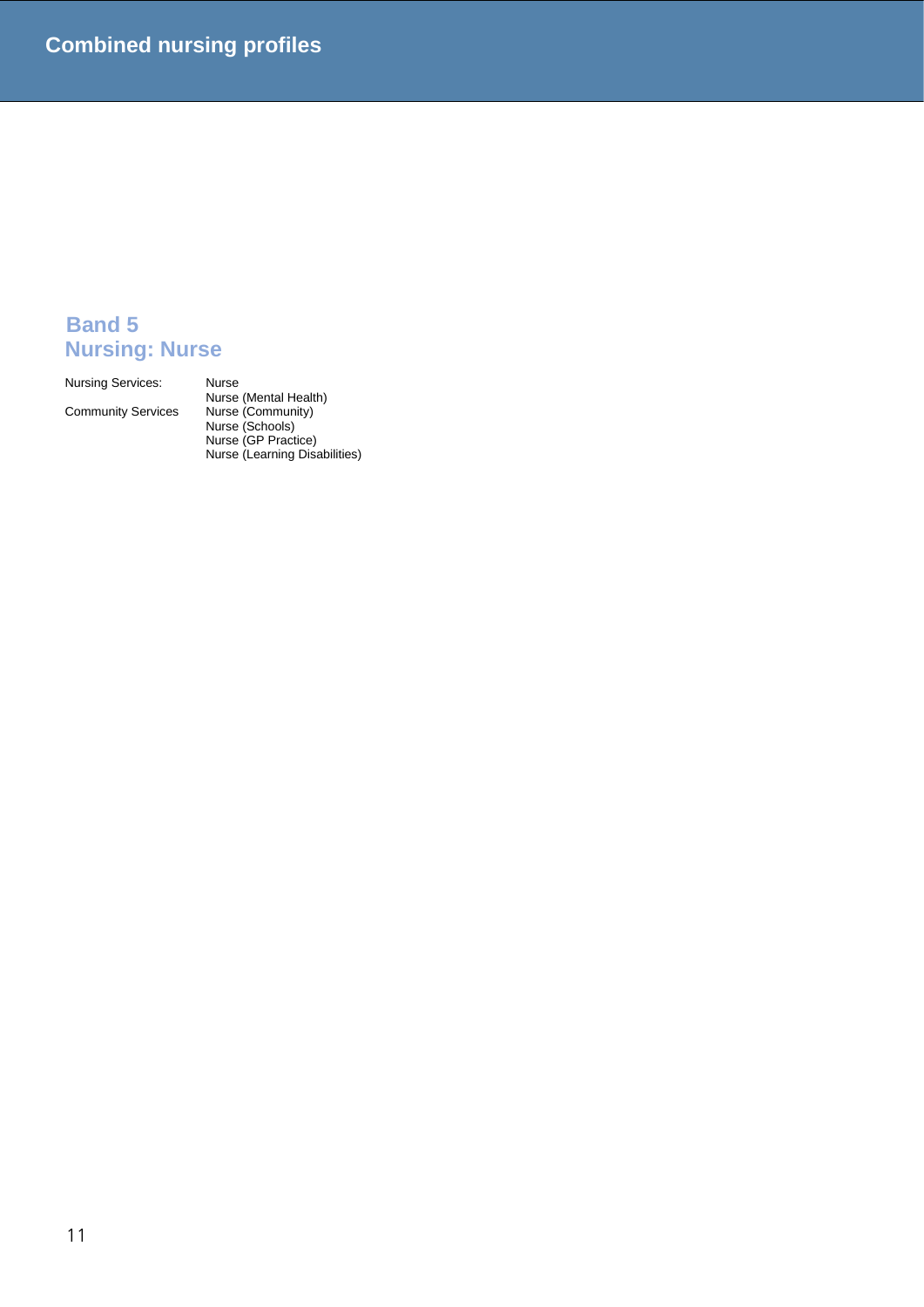### **Profile Label: Nursing: Nurse**

- Job Statement: 1. Assesses patients/clients/children; plans, develops or implements programmes of care; provides advice; in a variety of settings; maintains associated records
	- 2. Carries out nursing procedures
	- 3. May provide clinical supervision to other staff, students
	- 4. May provide health promotion information, advice

| <b>Factor</b>                                                               | <b>Relevant Job Information</b>                                                                                                                                                                                                                                                                                                                                                                                                                                                      | JE.<br>Level   | <b>Score</b>            |
|-----------------------------------------------------------------------------|--------------------------------------------------------------------------------------------------------------------------------------------------------------------------------------------------------------------------------------------------------------------------------------------------------------------------------------------------------------------------------------------------------------------------------------------------------------------------------------|----------------|-------------------------|
| 1. Communication<br>& Relationship<br><b>Skills</b>                         | Provide and receive complex, sensitive information; barriers to understanding; persuasive,<br>motivational, negotiating, training skills are required<br>Communicates sensitive, confidential information concerning<br>patients/clients requiring empathy, persuasion and reassurance. Some may have special needs                                                                                                                                                                  | 4a             | 32                      |
| 2. Knowledge,<br>Training &<br><b>Experience</b>                            | Expertise within specialism, underpinned by theory<br>Professional, clinical knowledge acquired through training to degree/diploma level                                                                                                                                                                                                                                                                                                                                             | 5              | 120                     |
| 3. Analytical &<br>Judgemental<br><b>Skills</b>                             | Range of facts or situations requiring comparison of a range of options<br>Judgements on problems requiring investigation, analysis, e.g. assessment of condition                                                                                                                                                                                                                                                                                                                    | 3              | 27                      |
| 4. Planning &<br>Organisational<br><b>Skills</b>                            | Plan and organise straightforward activities, some ongoing<br>Plans provision of care for patients/clients/children, e.g. clinics, health education. May organise<br>staff                                                                                                                                                                                                                                                                                                           | $\overline{2}$ | 15                      |
| 5. Physical Skills                                                          | Physical skills obtained through practice/ Developed physical skills; manipulation of<br>objects, people; narrow margins for error; Highly developed physical skills, accuracy<br>important; manipulation of fine tools, materials<br>Driving, carries out immunisations/ Restraint of patients/clients using approved techniques;<br>Dexterity and accuracy required for, e.g. intravenous injections, syringe pumps and infusion,<br>insertion of catheters and removal of sutures | $2-3ab$        | $15 - 27$               |
| 6. Responsibility<br>for Patient/Client                                     | Develop programmes of care/care packages; Provide specialised advice in relation to care<br>Assesses, plans, implements and evaluates clinical care of patients/clients; gives specialist advice<br>to clients/carers                                                                                                                                                                                                                                                                | 5ac            | 30                      |
| 7. Responsibility<br>for Policy/Service<br><b>Development</b>               | Follow policies in own role, may be required to comment<br>Follows policies, makes comments on proposals for change                                                                                                                                                                                                                                                                                                                                                                  | $\mathbf{1}$   | 5                       |
| 8. Responsibility<br>for Financial &<br><b>Physical</b><br><b>Resources</b> | Personal duty of care in relation to equipment, resources/ Handle cash, valuables; Maintain<br>stock control; Authorised signatory, small payments<br>Responsible for equipment used/ Handles patient valuables; orders supplies; signs timesheets                                                                                                                                                                                                                                   | 1-2acd         | $5 - 12$                |
| 9. Responsibility<br>for Human<br><b>Resources</b>                          | Demonstrate own activities to new or less experienced employees/<br>Day to day supervision; Professional /clinical supervision<br>Demonstrates duties to new starters/ Supervises work of others; clinical supervision of staff,<br>students.                                                                                                                                                                                                                                        | $1-2ab$        | $5 - 12$                |
| 10. Responsibility<br>for information<br><b>Resources</b>                   | Record personally generated information<br>Maintains work-related records                                                                                                                                                                                                                                                                                                                                                                                                            | $\mathbf{1}$   | $\overline{\mathbf{4}}$ |
| 11. Responsibility<br>for Research &<br><b>Development</b>                  | Undertake surveys or audits, as necessary to own work/ Regularly undertake R & D<br>activity; clinical trials<br>Occasional participation in R&D activity/ Undertakes R&D activity; clinical trials                                                                                                                                                                                                                                                                                  | $1-2ab$        | $5 - 12$                |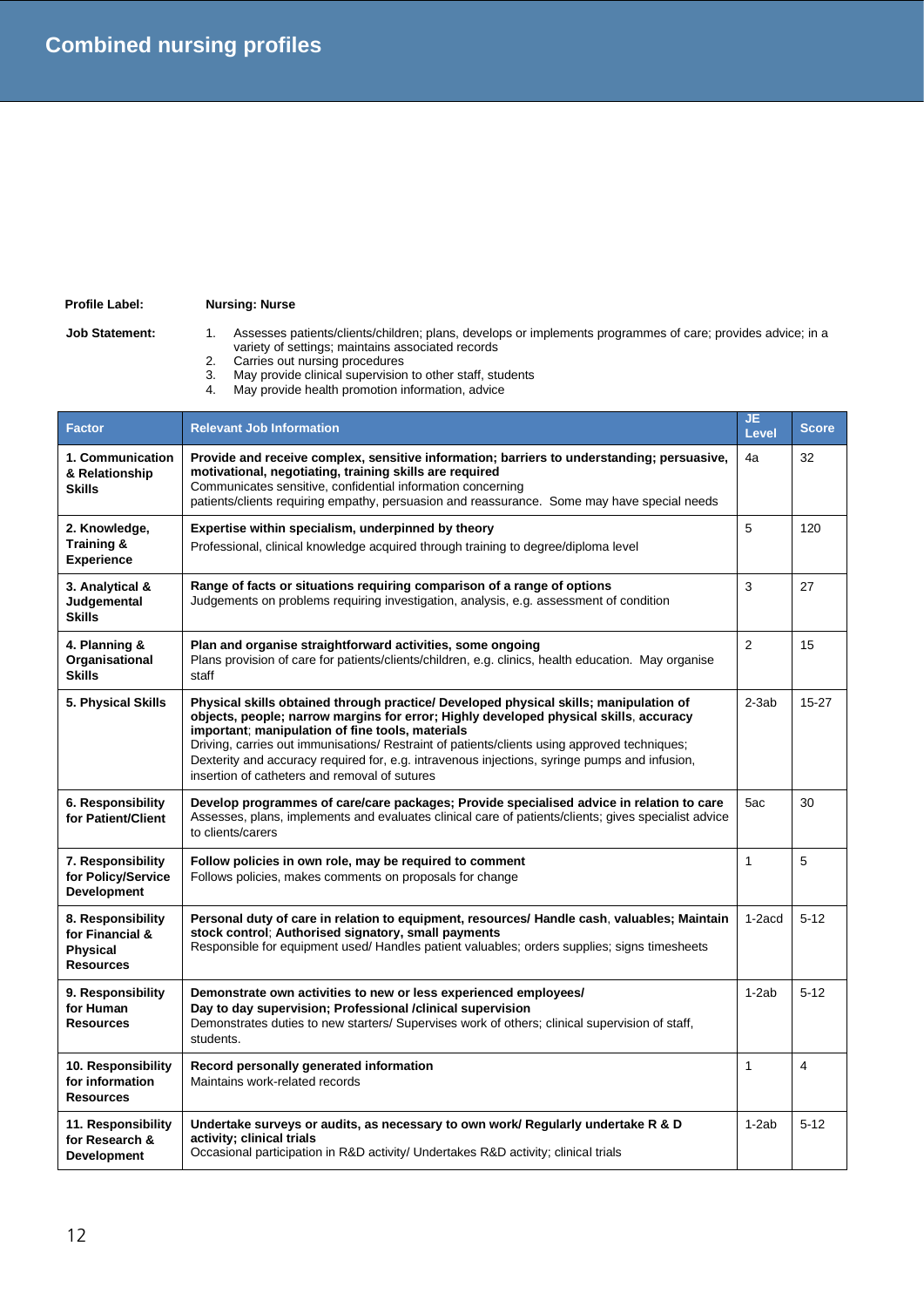| 12. Freedom to<br>Act            | Clearly defined occupational policies, work is managed, rather than supervised<br>Works within codes of practice and professional guidelines                                                                                                                                                                                                                                    | 3                  | 21                 |
|----------------------------------|---------------------------------------------------------------------------------------------------------------------------------------------------------------------------------------------------------------------------------------------------------------------------------------------------------------------------------------------------------------------------------|--------------------|--------------------|
| 13. Physical Effort              | Light physical effort for short periods/ Frequent light effort for several short periods/<br>Frequent moderate effort for several short periods/ Frequent moderate effort for<br>several long periods<br>Walks, sits and stands/ Walks and stands most of shift; kneels and crouches to e.g. dress wounds/<br>Manoeuvres patients, lifts substantial equipment, bathes patients | $1 - 2b -$<br>3c4b | $3 - 7 - 12$<br>18 |
| <b>14. Mental Effort</b>         | Frequent concentration; work pattern predictable/Unpredictable<br>Concentrates in providing clinical care, e.g. immunisation, calculating drug dosages for infusion,<br>carrying out tests/ Interruptions to deal with unpredictable patient/client behaviour                                                                                                                   | $2a-3a$            | $7-12$             |
| 15. Emotional<br><b>Effort</b>   | Occasional distressing or emotional circumstances/ Frequent distressing or emotional<br>circumstances; Occasional highly distressing or emotional circumstances/ Frequent highly<br>distressing or emotional circumstances<br>Imparts unwelcome news, care of terminally ill safeguarding issues, e.g. child abuse. Some<br>challenging behaviour                               | $2a-$<br>3ab4b     | $11 - 18 -$<br>25  |
| 16. Working<br><b>Conditions</b> | Frequent unpleasant conditions; Occasional/ Frequent highly unpleasant conditions<br>Body odours, dust, noise/ Body fluid, verbal aggressions                                                                                                                                                                                                                                   | 3ab-4b             | $12 - 18$          |
| <b>JE Score/Band</b>             | Band $5 = 326 - 395$                                                                                                                                                                                                                                                                                                                                                            |                    | $312^{*}$ -<br>390 |

| <b>Nursing Services:</b>   | Nurse                         |
|----------------------------|-------------------------------|
|                            | Nurse (Mental Health)         |
| <b>Community Services:</b> | Nurse (Community)             |
|                            | Nurse (Schools)               |
|                            | Nurse (GP Practice)           |
|                            | Nurse (Learning Difficulties) |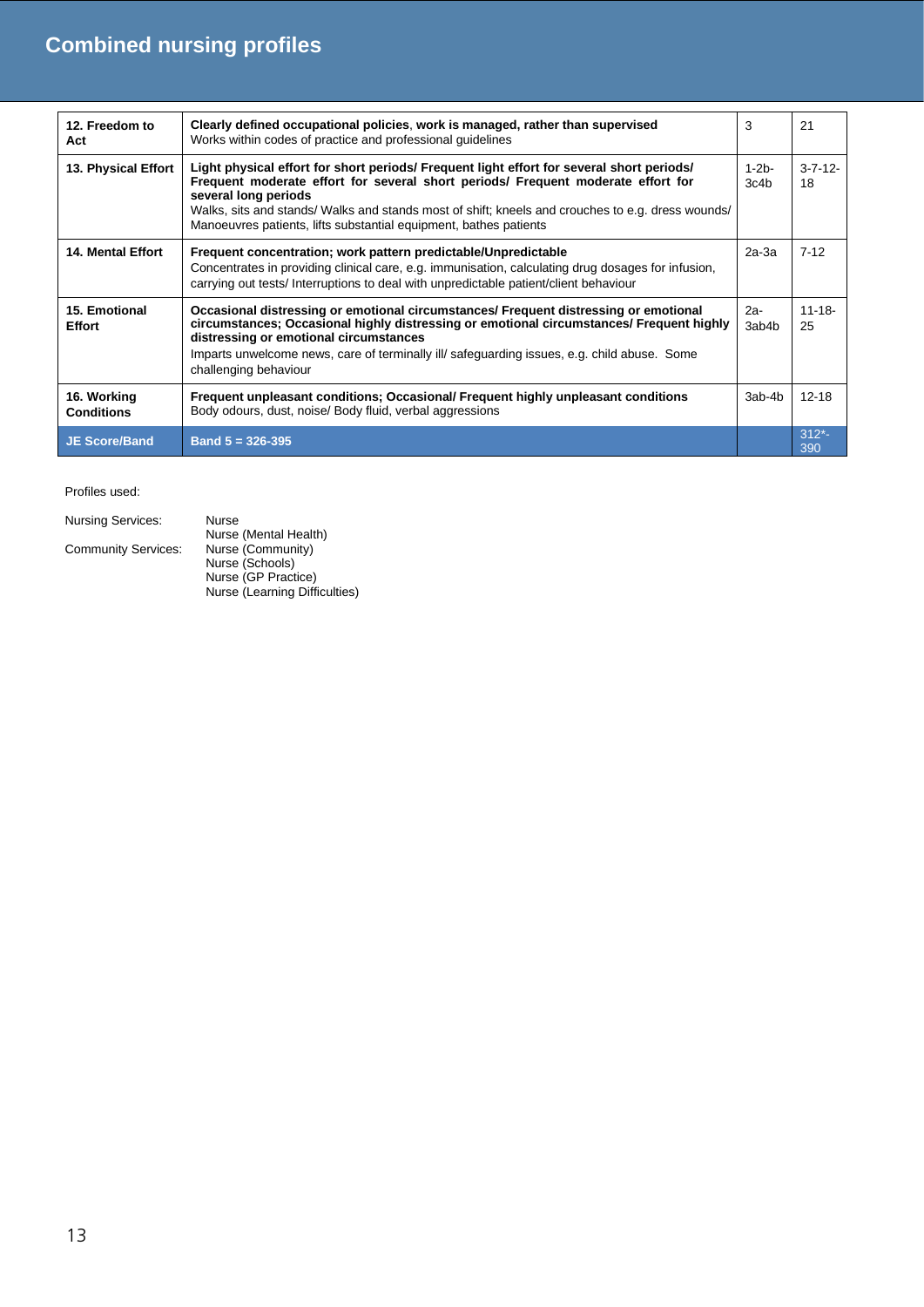## **Band 6 Nurse Specialist**

Nursing Services:<br>Community Services:

Community Services: Nurse Specialist (Community) Nurse Specialist (Learning Disabilities) Nurse Specialist (GP Practice) Nurse Specialist (Schools) Nurse Specialist (Special Schools) Nurse Specialist (Mental Health, Community)

## **Nurse Team Leader**

Nursing Services: Nurse Team Leader<br>Community Services: Nurse Team Leader Nurse Team Leader (Learning Disabilities)

It was not possible to combine the two Team Leader profiles within the rules of genericising, so they are included separately in this group..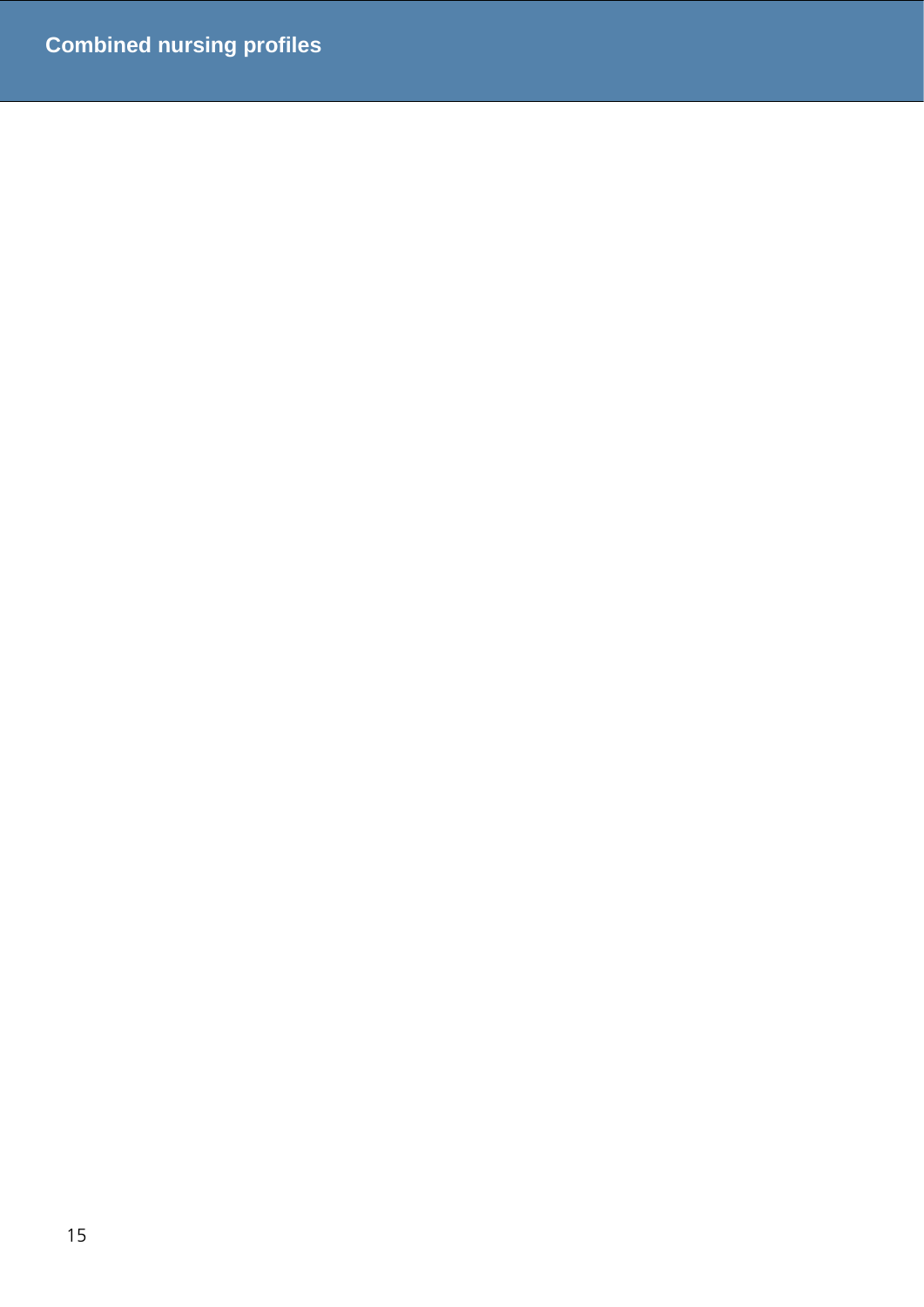### **Profile Label: Nurse Specialist**

**Job Statement:** 1. Assesses patients; plans, implements and monitors care; provides advice. This may be carried out in a specialist area and/or using specialist nursing skills

|                                                                             | Provides day-to-day supervision and/or clinical supervision to others<br>2.                                                                                                                                                                                                                                                                                                                                                                                                                                                                          |                     |              |
|-----------------------------------------------------------------------------|------------------------------------------------------------------------------------------------------------------------------------------------------------------------------------------------------------------------------------------------------------------------------------------------------------------------------------------------------------------------------------------------------------------------------------------------------------------------------------------------------------------------------------------------------|---------------------|--------------|
| <b>Factor</b>                                                               | <b>Relevant Job Information</b>                                                                                                                                                                                                                                                                                                                                                                                                                                                                                                                      | JE.<br><b>Level</b> | <b>Score</b> |
| 1. Communication<br>& Relationship<br><b>Skills</b>                         | Provide and receive complex, sensitive information; barriers to understanding/ Provide and<br>receive highly complex, sensitive or contentious information; barriers to understanding;<br>Provide and receive complex, sensitive or contentious information; hostile,<br>antagonistic or highly emotive atmosphere<br>Communicates sensitive/ highly sensitive, confidential information concerning patients/clients<br>requiring empathy, persuasion and reassurance. Some may have special needs; patients/clients<br>may be hostile, antagonistic | 4a-5ac              | $32 - 45$    |
| 2. Knowledge,<br><b>Training &amp;</b><br><b>Experience</b>                 | Specialist knowledge across range of procedures underpinned by theory<br>Professional knowledge acquired through degree supplemented by diploma level specialist<br>training, experience, short courses                                                                                                                                                                                                                                                                                                                                              | 6                   | 156          |
| 3. Analytical &<br>Judgemental<br><b>Skills</b>                             | Complex facts or situations requiring analysis, interpretation, comparison of a range of<br>options<br>Skills for assessing and interpreting complex needs of patients/clients                                                                                                                                                                                                                                                                                                                                                                       | 4                   | 42           |
| 4. Planning &<br>Organisational<br><b>Skills</b>                            | Plan and organise straightforward activities, some ongoing<br>Plans provision of care for patients/clients, e.g. clinics, health education. May organise staff                                                                                                                                                                                                                                                                                                                                                                                       | 2                   | 15           |
| 5. Physical Skills                                                          | Physical skills obtained through practice/ Developed physical skills;<br>manipulation of objects, people; narrow margins for error; manipulation of fine tools,<br>materials<br>Driving, carries out immunisations/ Restraint of patients/clients using approved techniques;<br>Dexterity and accuracy required for, e.g. intravenous injections, syringe pumps and infusion,<br>insertion of catheters and removal of sutures                                                                                                                       | $2-3ab$             | $15 - 27$    |
| 6. Responsibility<br>for Patient/Client                                     | Develop programmes of care/care packages; Provide specialised advice in relation to<br>care/ Develop specialised programmes of care/ care packages; provide highly specialised<br>advice<br>Assesses, plans, implements and evaluates clinical care of patients/clients; gives specialist advice<br>to patients/clients/carers/ Develops and implements specialist programmes of care                                                                                                                                                                | 5ac-6a              | 30-39        |
| 7. Responsibility<br>for Policy/Service<br><b>Development</b>               | Follow policies in own role, may be required to comment/ Implement policies and propose<br>changes to practices, procedures for own area<br>Follows policies, makes comments on proposals for change/Implements policies and proposes<br>changes to working practices or procedures in own work area                                                                                                                                                                                                                                                 | $1 - 2$             | $5 - 12$     |
| 8. Responsibility<br>for Financial &<br><b>Physical</b><br><b>Resources</b> | Personal duty of care in relation to equipment, resources/ Handle cash, valuables;<br>Maintain stock control; Authorised signatory, small payments<br>Responsible for equipment used/ Handles patient valuables; orders supplies; signs timesheets                                                                                                                                                                                                                                                                                                   | 1-2acd              | $5 - 12$     |
| 9. Responsibility<br>for Human<br><b>Resources</b>                          | Day to day supervision; Professional /clinical supervision<br>Supervises work of others; clinical supervision of staff, students; provides training to others                                                                                                                                                                                                                                                                                                                                                                                        | 2abc                | 12           |
| 10. Responsibility<br>for information<br><b>Resources</b>                   | Record personally generated information<br>Maintains work-related records                                                                                                                                                                                                                                                                                                                                                                                                                                                                            | 1                   | 4            |
| 11. Responsibility<br>for Research &<br><b>Development</b>                  | Undertake surveys or audits, as necessary to own work<br>Occasional participation in R&D activity                                                                                                                                                                                                                                                                                                                                                                                                                                                    | 1                   | 5            |
| 12. Freedom to<br>Act                                                       | Clearly defined occupational policies, work is managed, rather than supervised/ Broad<br>occupational policies<br>Works within codes of practice and professional guidelines/ lead specialist, area or team; may<br>manage a caseload in the community                                                                                                                                                                                                                                                                                               | $3-4$               | $21 - 32$    |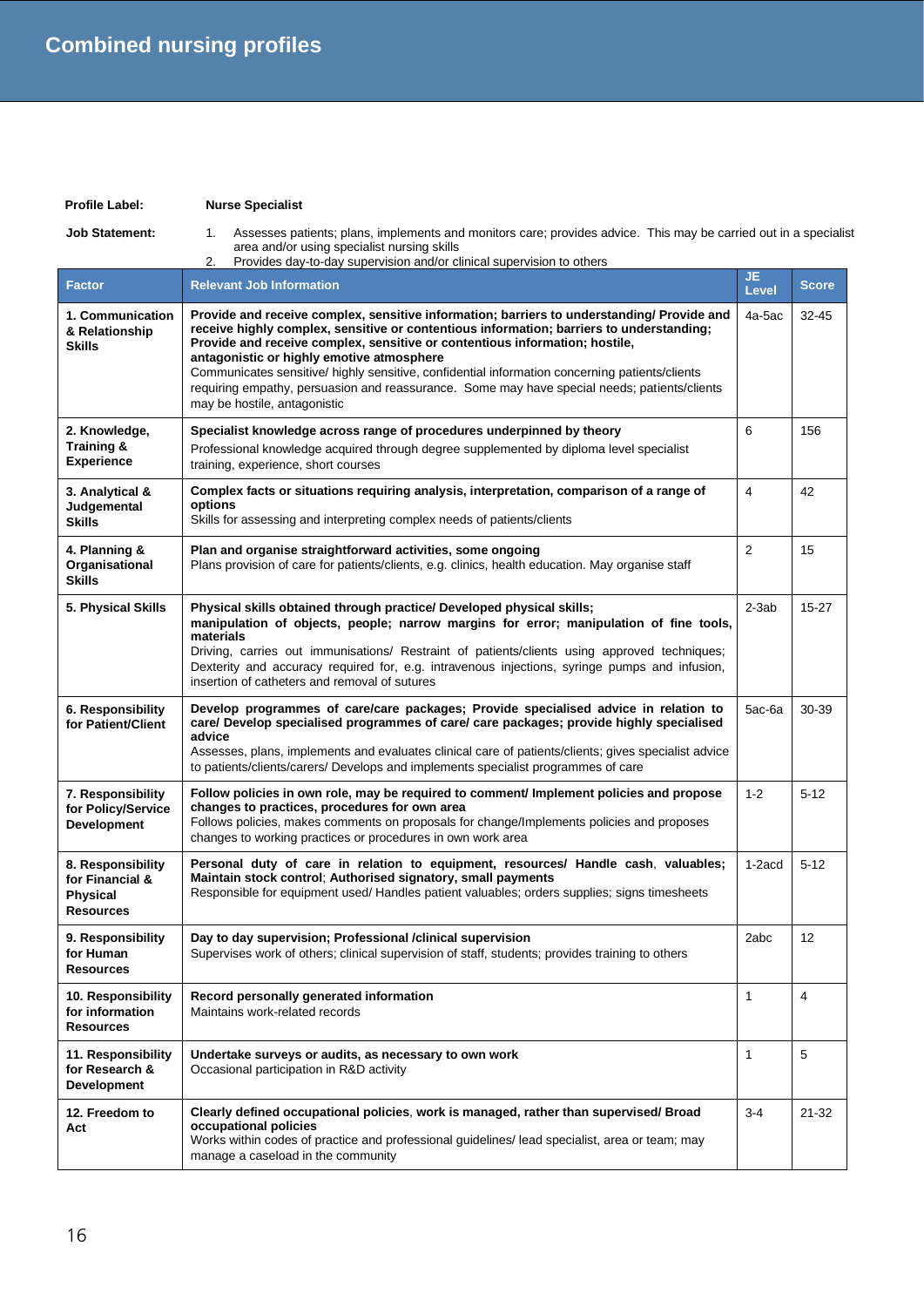| 13. Physical Effort              | Light physical effort for short periods/ Frequent light effort for several short periods/<br>Frequent moderate effort for several short periods<br>Walks, sits and stands/ Walks and stands most of shift; kneels and crouches to e.g. dress<br>wounds/ Manoeuvres patients, lifts substantial equipment | $1-2b$<br>3c | $3 - 7 - 12$   |
|----------------------------------|----------------------------------------------------------------------------------------------------------------------------------------------------------------------------------------------------------------------------------------------------------------------------------------------------------|--------------|----------------|
| <b>14. Mental Effort</b>         | Frequent concentration; work pattern predictable/ Unpredictable<br>Concentrations in providing clinical care, e.g. immunisation, calculating drug doses for infusion,<br>carrying out tests/ Interruptions to deal with unpredictable client behaviour                                                   | $2a-3a$      | $7-12$         |
| 15. Emotional<br><b>Effort</b>   | Occasional distressing or emotional circumstances/ Frequent distressing or emotional<br>circumstances; Occasional highly distressing or emotional circumstances<br>Imparts unwelcome news, care of terminally ill safeguarding issues, e.g. child abuse. Some<br>challenging behaviour                   | $2a-3ab$     | $11 - 18$      |
| 16. Working<br><b>Conditions</b> | Frequent unpleasant conditions; Occasional/ Frequent highly unpleasant conditions<br>Body odours, dust, noise/ Body fluid, verbal aggression                                                                                                                                                             | 3ab-4b       | $12 - 18$      |
|                                  | Band $6 = 396 - 465$                                                                                                                                                                                                                                                                                     |              | $375^*$<br>461 |

| Nursing Services:<br><b>Community Services:</b> | <b>Nurse Specialist</b><br>Nurse Specialist (Community)<br>Nurse Specialist (Learning Disabilities)<br>Nurse Specialist (GP Practice)<br>Nurse Specialist (Schools)<br>Nurse Specialist (Special Schools)<br>Nurse Specialist (Mental Health, Community) |
|-------------------------------------------------|----------------------------------------------------------------------------------------------------------------------------------------------------------------------------------------------------------------------------------------------------------|
|-------------------------------------------------|----------------------------------------------------------------------------------------------------------------------------------------------------------------------------------------------------------------------------------------------------------|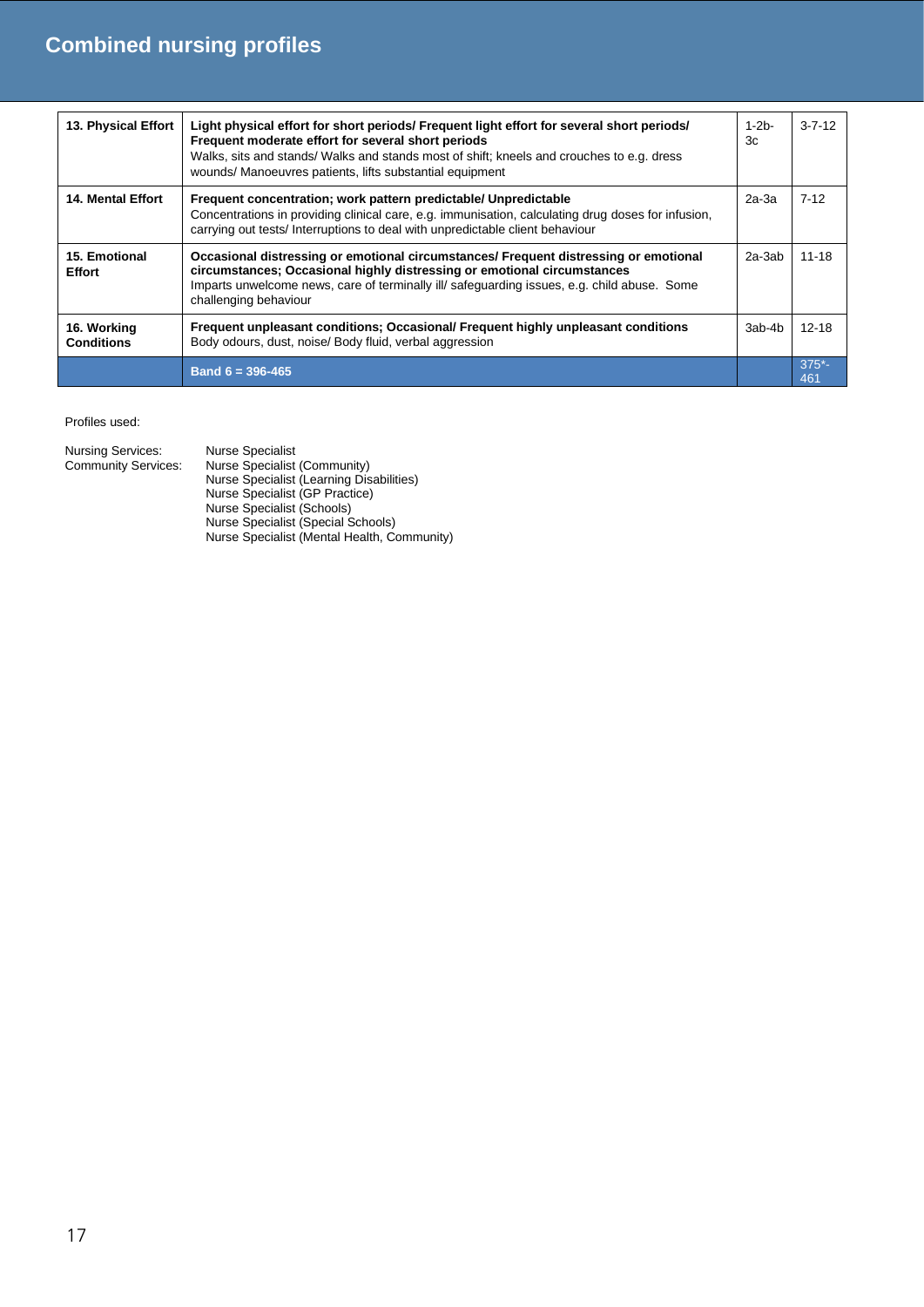### **Profile Label: Nurse Team Leader**

- Job Statement: 1. Assesses patients, plans, implements care, provides advice; maintains associated records 2. Carries out nursing procedures
	- 3. Provides clinical and managerial leadership to nursing and support staff, may ensure effective running of ward, unit in the absence of Nurse Team Manager

| <b>Factor</b> |                                                                                  | <b>Relevant Job Information</b>                                                                                                                                                                                                                                                                                   | <b>JE level</b>           | <b>JE Score</b> |
|---------------|----------------------------------------------------------------------------------|-------------------------------------------------------------------------------------------------------------------------------------------------------------------------------------------------------------------------------------------------------------------------------------------------------------------|---------------------------|-----------------|
| 1.            | <b>Communication &amp;</b><br><b>Relationship Skills</b>                         | Provide and receive complex, sensitive information; barriers to understanding<br>Communicates sensitive information concerning patient's medical condition, requires<br>persuasive, reassurance skills; some patients have special needs, learning disabilities                                                   | 4(a)                      | 32              |
| 2.            | Knowledge, Training<br>& Experience                                              | Specialist knowledge across a range of work procedures, underpinned by theory<br>Professional knowledge acquired through degree/diploma supplemented by specialist<br>clinical, managerial training, CPD to PGD level                                                                                             | 6                         | 156             |
| 3.            | Analytical &<br><b>Judgemental Skills</b>                                        | Complex facts or situations, requiring analysis, interpretation, comparison of a range<br>of options<br>Skills for assessing and interpreting acute and other patient conditions, appropriate action                                                                                                              | 4                         | 42              |
| 4.            | Planning &<br>Organisational<br><b>Skills</b>                                    | Plan and organise straightforward activities, some on-going/plan, organise complex<br>activities or programmes, requiring formulation, adjustment.<br>Organises own time and that of junior staff and learners, plans staff off duty rota/undertakes<br>discharge planning involving co-ordinating other agencies | $2 - 3$                   | $15 - 27$       |
| 5.            | <b>Physical Skills</b>                                                           | Highly developed physical skills, accuracy important; manipulation of fine tools,<br>materials<br>Dexterity and accuracy required for e.g. intravenous injections, syringe pumps and<br>infusions, insertion of catheters, removal of sutures                                                                     | 3(b)                      | 27              |
| 6.            | <b>Responsibility for</b><br><b>Patient/Client Care</b>                          | Develop programmes of care/care packages<br>Assesses, plans, implements and evaluates clinical care of patients                                                                                                                                                                                                   | 5(a)                      | 30              |
| 7.            | <b>Responsibility for</b><br><b>Policy/Service</b><br><b>Development</b>         | Implement policies and propose changes to practices, procedures for own area<br>Contributes to policy and practice changes arising from e.g. audits, complaints                                                                                                                                                   | $\overline{2}$            | 12              |
| 8.            | <b>Responsibility for</b><br><b>Financial &amp; Physical</b><br><b>Resources</b> | Handle cash, valuables; maintain stock control; authorised signatory, small<br>payments/authorised signatory<br>Handles patient valuables; orders supplies when necessary; signs agency time<br>sheets/authorises overtime for nursing and support staff.                                                         | 2(a)(c)(d)<br>$-3(a)$     | $12 - 21$       |
| 9.            | <b>Responsibility for</b><br><b>Human Resources</b>                              | Day to day supervision; management<br>Leads team and allocates work/recruits, manages and develops staff                                                                                                                                                                                                          | $2(a)-3(a)$               | $12 - 21$       |
|               | 10. Responsibility for<br><b>Information</b><br><b>Resources</b>                 | Record personally generated information<br>Maintains patient records                                                                                                                                                                                                                                              | $\mathbf{1}$              | $\overline{4}$  |
|               | 11. Responsibility for<br>Research &<br>Development                              | Undertake surveys or audits, as necessary to own work/regularly undertake R&D<br>activity; clinical trials; equipment testing, adaptation<br>May undertake/undertakes R&D activity; clinical trials, equipment testing                                                                                            | $1 - 2(a)$<br>$(b)$ $(c)$ | $5 - 12$        |
|               | 12. Freedom to Act                                                               | Clearly defined occupational procedures, work is managed rather than supervised<br>Works within codes of practice and professional guidelines                                                                                                                                                                     | 3                         | 21              |
|               | 13. Physical Effort                                                              | Occasional/frequent moderate effort for several short periods<br>Moves, manoeuvres patients from bed to chair, wheels patients                                                                                                                                                                                    | $2(d) -$<br>3(c)          | $7 - 12$        |
|               | 14. Mental Effort                                                                | Frequent concentration, work pattern predictable/unpredictable<br>Concentration for checking documents, calculating drug dosages/responds to frequently<br>changing patient, staff needs                                                                                                                          | $2(a)-3(a)$               | $7 - 12$        |
|               | 15. Emotional Effort                                                             | Occasional/frequent distressing; occasional highly distressing or emotional<br>circumstances<br>Deals with distressed relatives, care of terminally ill/ consequences of terminal illness,<br>victims of abuse, relatives of deceased patients                                                                    | $2(a) -$<br>3(a)(b)       | $11 - 18$       |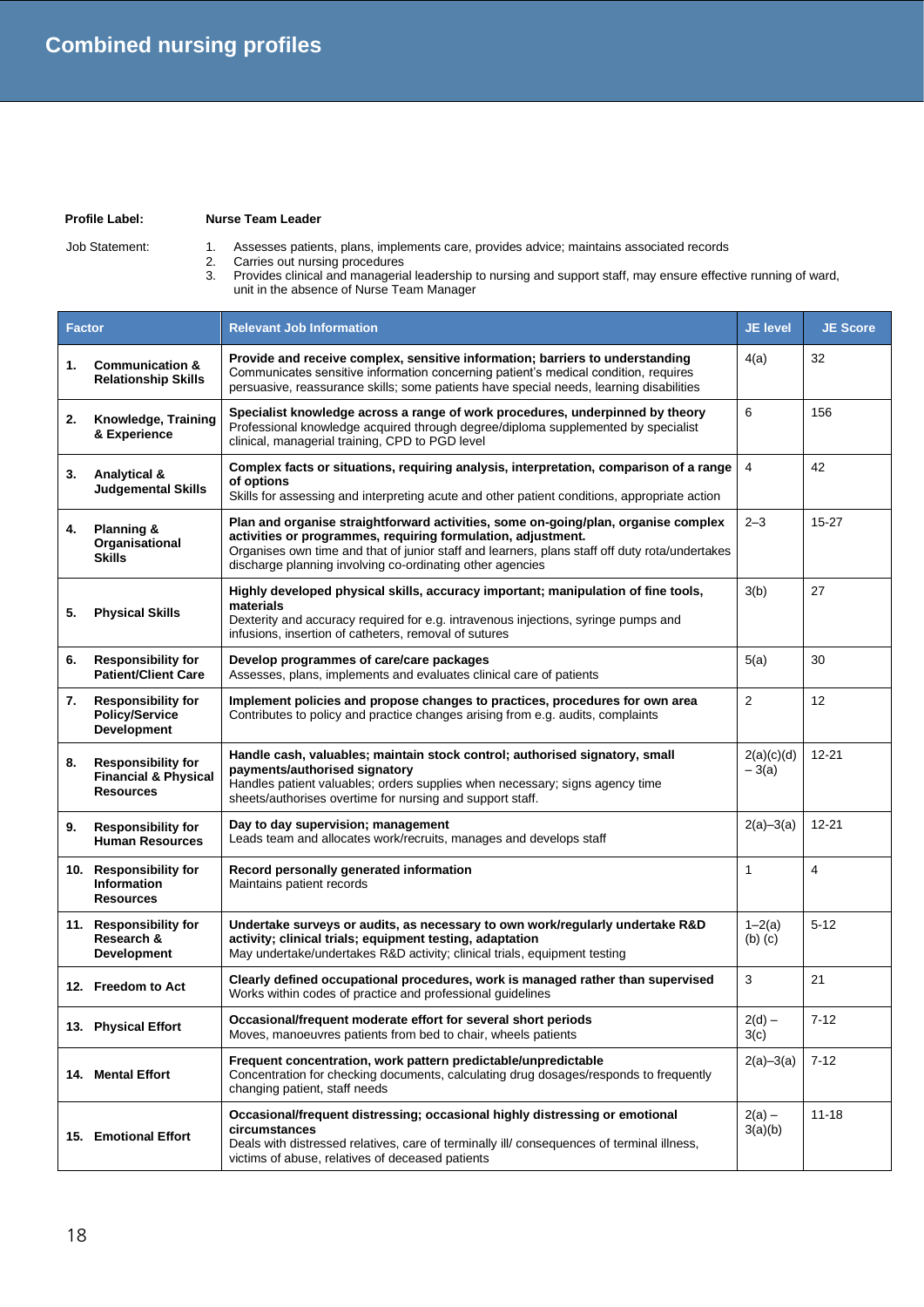| <b>Working Conditions</b><br>16. | Frequent unpleasant; occasional/frequent highly unpleasant conditions<br>Smell, noise, dust/body fluids, faeces, vomit, emptying bed pans and urinals, catheter bags | $3(a)$ , (b)<br>4(b) | $12 - 18$ |
|----------------------------------|----------------------------------------------------------------------------------------------------------------------------------------------------------------------|----------------------|-----------|
| JE Score/Band                    | JE Score 393*-465                                                                                                                                                    | <b>Band 6</b>        |           |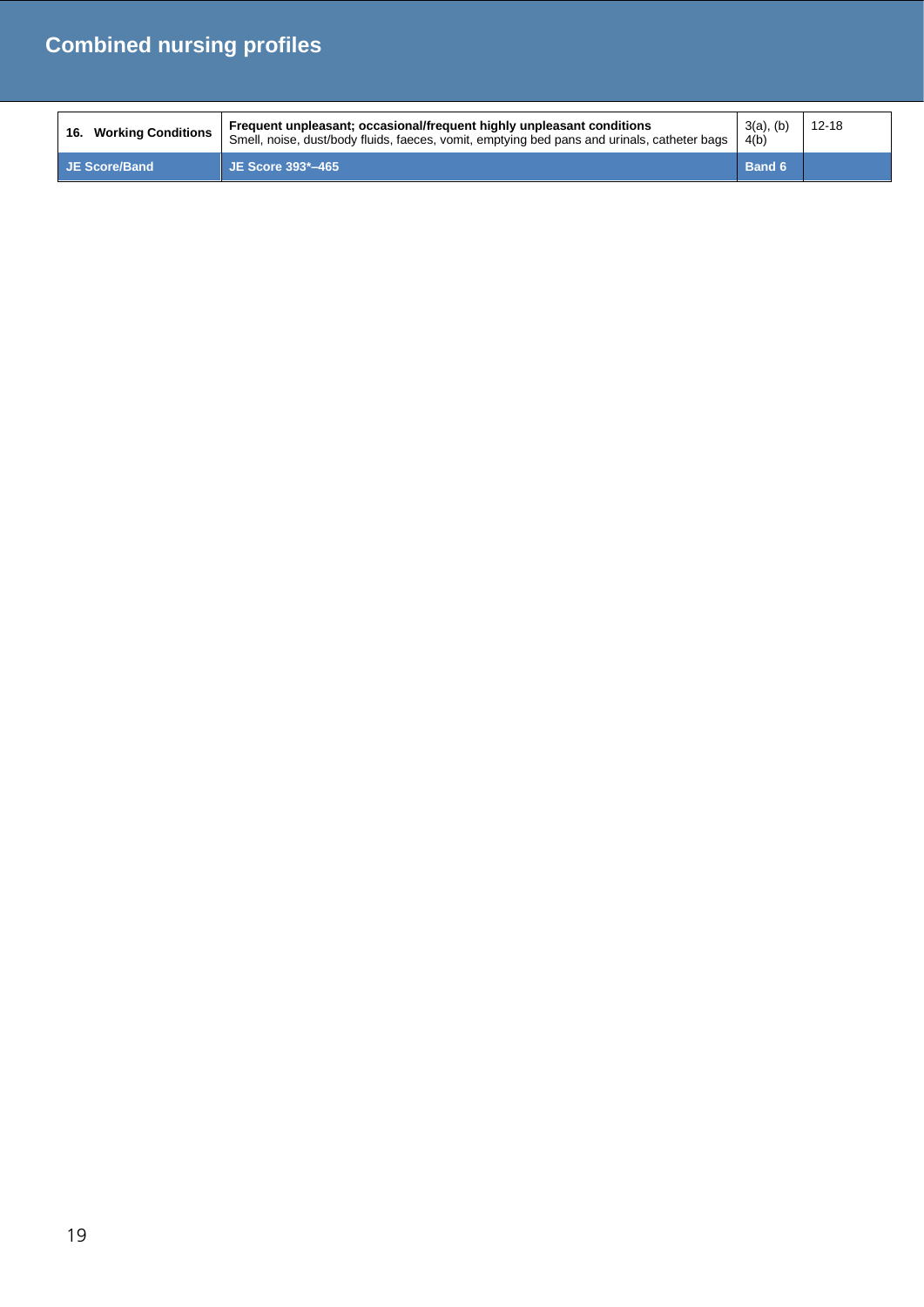|        | <b>Nurse Team Leader (Learning Disabilities)</b><br>Profile label:<br>1. Assesses care needs, implements and monitors care plans, administers medication, provides advice in specialist<br>Job statement: |                                                                                                                                                                  |                  |           |
|--------|-----------------------------------------------------------------------------------------------------------------------------------------------------------------------------------------------------------|------------------------------------------------------------------------------------------------------------------------------------------------------------------|------------------|-----------|
|        | area for patients/clients with Learning Disabilities<br>2. Forms a supportive relationship with Learning Disability clients to facilitate care                                                            |                                                                                                                                                                  |                  |           |
|        |                                                                                                                                                                                                           | 3. Initiates and promotes practice development                                                                                                                   |                  |           |
|        |                                                                                                                                                                                                           | 4. Supervises and allocates staff, co-ordination of staff duty rotas, clinical leadership; may manage staff in absence of                                        |                  |           |
|        |                                                                                                                                                                                                           | team manager                                                                                                                                                     |                  |           |
| Factor |                                                                                                                                                                                                           | Relevant Job Information                                                                                                                                         | <b>JE Level</b>  | JE Score  |
| 1.     | <b>Communication &amp;</b>                                                                                                                                                                                | Provide and receive complex, sensitive information; barriers to                                                                                                  | $4a-5c$          | $32 - 45$ |
|        | <b>Relationship Skills</b>                                                                                                                                                                                | understanding/hostile, antagonistic or emotive atmosphere                                                                                                        |                  |           |
|        |                                                                                                                                                                                                           | Communicates with clients and relatives to explain clinical issues and daily living<br>procedures/use of special communication techniques eg uses de-escalation  |                  |           |
|        |                                                                                                                                                                                                           | techniques when dealing with clients with learning disabilities.                                                                                                 |                  |           |
| 2.     | Knowledge, Training &                                                                                                                                                                                     | Specialist knowledge across range of procedures underpinned by theory                                                                                            | 6                | 156       |
|        | <b>Experience</b>                                                                                                                                                                                         | Professional knowledge to degree level or equivalent, plus diploma level training or                                                                             |                  |           |
|        |                                                                                                                                                                                                           | equivalent in specialist area and experience.                                                                                                                    |                  |           |
| 3.     | <b>Analytical &amp; Judgmental</b>                                                                                                                                                                        | Complex facts or situations requiring analysis, interpretation, comparison of a                                                                                  | 4                | 42        |
|        | <b>Skills</b>                                                                                                                                                                                             | range of options                                                                                                                                                 |                  |           |
|        |                                                                                                                                                                                                           | Assessment of client need and condition, determines appropriate response when                                                                                    |                  |           |
| 4.     | <b>Planning &amp; Organisational</b>                                                                                                                                                                      | dealing with clients with learning disabilities.<br>Plan and organise straightforward activities, some ongoing                                                   | 2                | 15        |
|        | <b>Skills</b>                                                                                                                                                                                             | Plans daily clinical provision and training for clients on daily living skills, staff education                                                                  |                  |           |
|        |                                                                                                                                                                                                           | and rostering.                                                                                                                                                   |                  |           |
| 5.     | <b>Physical Skills</b>                                                                                                                                                                                    | Developed physical skills, manipulation of objects, people, narrow margins for                                                                                   | 3(a)(b)          | 27        |
|        |                                                                                                                                                                                                           | error; highly developed physical skills, accuracy important; manipulation of fine                                                                                |                  |           |
|        |                                                                                                                                                                                                           | tools, materials                                                                                                                                                 |                  |           |
|        |                                                                                                                                                                                                           | Formal restraint training; insertion of catheters, special feeding techniques.                                                                                   |                  |           |
| 6.     | <b>Responsibility for</b><br><b>Patient/Client Care</b>                                                                                                                                                   | Develop programmes of care/care packages; provide specialised advice in<br>relation to client care                                                               | 5(a)             | 30        |
|        |                                                                                                                                                                                                           | Assesses patient needs and implements programmes of care; provides advice to                                                                                     |                  |           |
|        |                                                                                                                                                                                                           | clients, carers.                                                                                                                                                 |                  |           |
| 7.     | <b>Responsibility for</b>                                                                                                                                                                                 | Implement policies and propose changes to practices, procedures for own area                                                                                     | 2                | 12        |
|        | <b>Policy/Service Development</b>                                                                                                                                                                         | Implements, comments and proposes changes for policies for own work area.                                                                                        |                  |           |
| 8.     | <b>Responsibility for Financial &amp;</b>                                                                                                                                                                 | Personal duty of care in relation to equipment, resources/handle cash,                                                                                           | $1-2(a)(c)$      | $5 - 12$  |
|        | <b>Physical Resources</b>                                                                                                                                                                                 | valuables; maintain stock control                                                                                                                                |                  |           |
|        |                                                                                                                                                                                                           | Personal duty of care/safekeeping of clients' cash and valuables; ordering and the safe<br>storage of medications.                                               |                  |           |
| 9.     | <b>Responsibility for Human</b>                                                                                                                                                                           | Day to day co-ordination of staff; professional/clinical supervision; provide                                                                                    | 2abc-            | $12 - 21$ |
|        | <b>Resources</b>                                                                                                                                                                                          | training in own discipline/day to day management                                                                                                                 | 3(a)             |           |
|        |                                                                                                                                                                                                           | Day to day supervision, clinical supervision and practical training/day to day                                                                                   |                  |           |
|        |                                                                                                                                                                                                           | management.                                                                                                                                                      |                  |           |
|        | 10. Responsibility for                                                                                                                                                                                    | Record personally generated information                                                                                                                          | 1                | 4         |
|        | <b>Information Resources</b><br>11. Responsibility for Research                                                                                                                                           | Records personally generated observations and updates client records.<br>Undertake surveys or audits, as necessary to own work/regularly undertakes              | $1 -$            | $5 - 12$  |
|        | & Development                                                                                                                                                                                             | <b>R&amp;D</b> ; clinical trials                                                                                                                                 | 2(a)(b)          |           |
|        |                                                                                                                                                                                                           | Undertakes surveys or audits as necessary/undertakes research, clinical trials, lead                                                                             |                  |           |
|        |                                                                                                                                                                                                           | clinical audit in own area.                                                                                                                                      |                  |           |
|        | 12. Freedom to Act                                                                                                                                                                                        | Clearly defined occupational policies, work is managed, rather than                                                                                              | $3 - 4$          | 21-32     |
|        |                                                                                                                                                                                                           | supervised/broad occupational policy                                                                                                                             |                  |           |
|        |                                                                                                                                                                                                           | Work is managed, manager is available for guidance if required/leads team.<br>Frequent sitting or standing in a restricted position/frequent moderate effort for |                  |           |
|        | 13. Physical Effort                                                                                                                                                                                       | several short periods                                                                                                                                            | $2(a)$ -<br>3(c) | $7 - 12$  |
|        |                                                                                                                                                                                                           | Walks, stands for most of shift/moving patients for treatment or personal care, use of                                                                           |                  |           |
|        |                                                                                                                                                                                                           | hoists.                                                                                                                                                          |                  |           |
|        | 14. Mental Effort                                                                                                                                                                                         | Frequent concentration; work pattern predictable/frequent concentration; work                                                                                    | $\overline{2}$   | $7 - 12$  |
|        |                                                                                                                                                                                                           | pattern unpredictable                                                                                                                                            | (a)/3(a)         |           |
|        |                                                                                                                                                                                                           | Concentration for patient assessment and observation, ward rounds, team                                                                                          |                  |           |
|        |                                                                                                                                                                                                           | discussions; interruptions to attend client needs; deals with staff issues.                                                                                      |                  |           |
|        | 15. Emotional Effort                                                                                                                                                                                      | Occasional/frequent distressing or emotional circumstances<br>Deals with client anxieties, challenging behaviours from distressed clients.                       | $2(a)$ -<br>3(a) | $11 - 18$ |
|        | 16. Working Conditions                                                                                                                                                                                    | Frequent unpleasant, occasional highly unpleasant conditions                                                                                                     | 3(a)(b)          | 12        |
|        |                                                                                                                                                                                                           | Verbal aggression/body fluids.                                                                                                                                   |                  |           |
|        | JE Score/Band                                                                                                                                                                                             | JE Score 398-462                                                                                                                                                 | Band 6           |           |
|        |                                                                                                                                                                                                           |                                                                                                                                                                  |                  |           |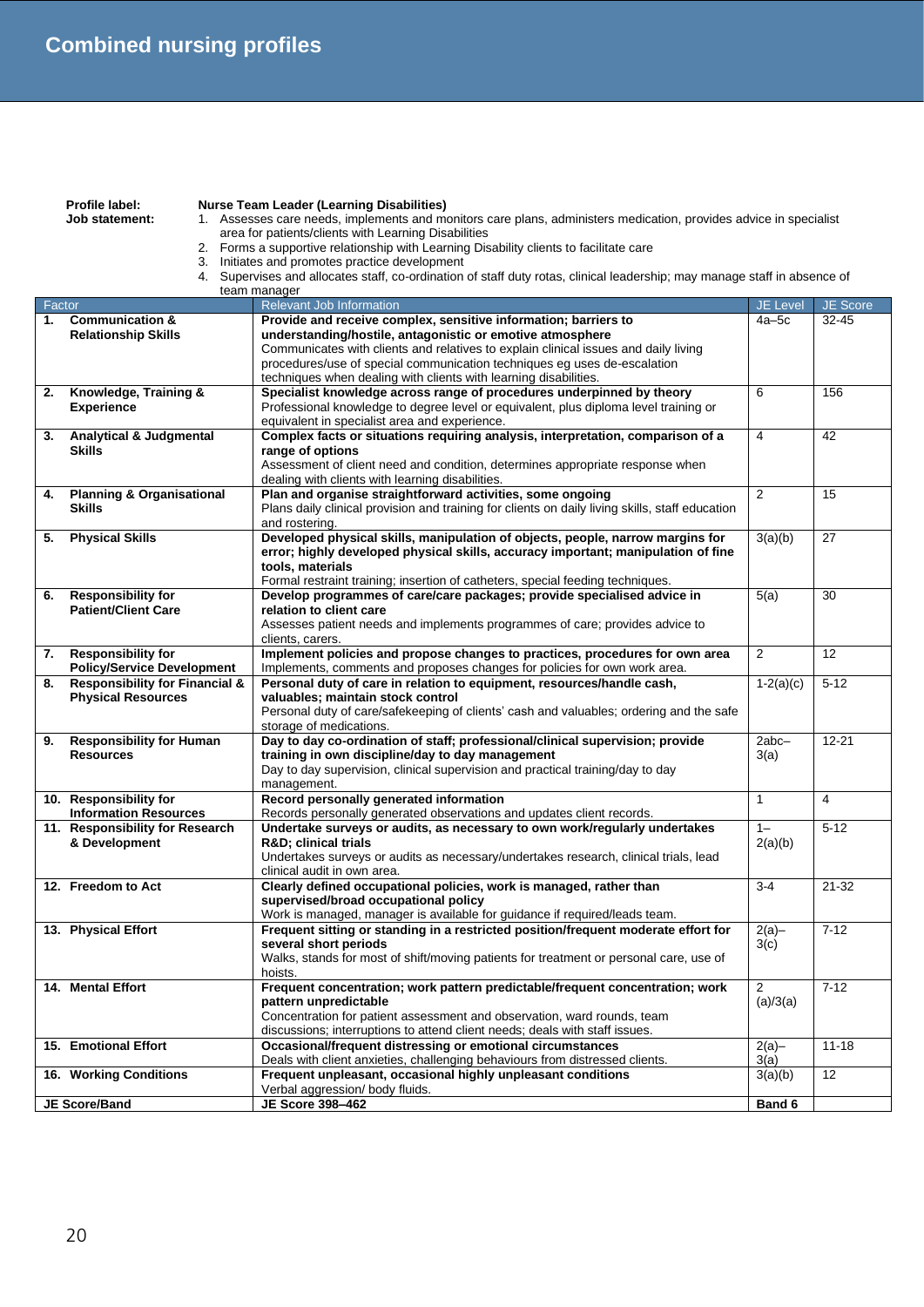## **Band 7 Nurse Advanced**

Nursing Services: Nurse Advanced<br>Community Services: Nurse Advanced Nurse Advanced (Schools)

## **Nurse Team Manager**

Nursing Services: Nurse Team Manager

Community Services: Nurse Team Manager (MH, Comm) Nurse Team Manager (Schools) Nurse Team Manager (Community) Nurse Team Manager (Learning Disabilities)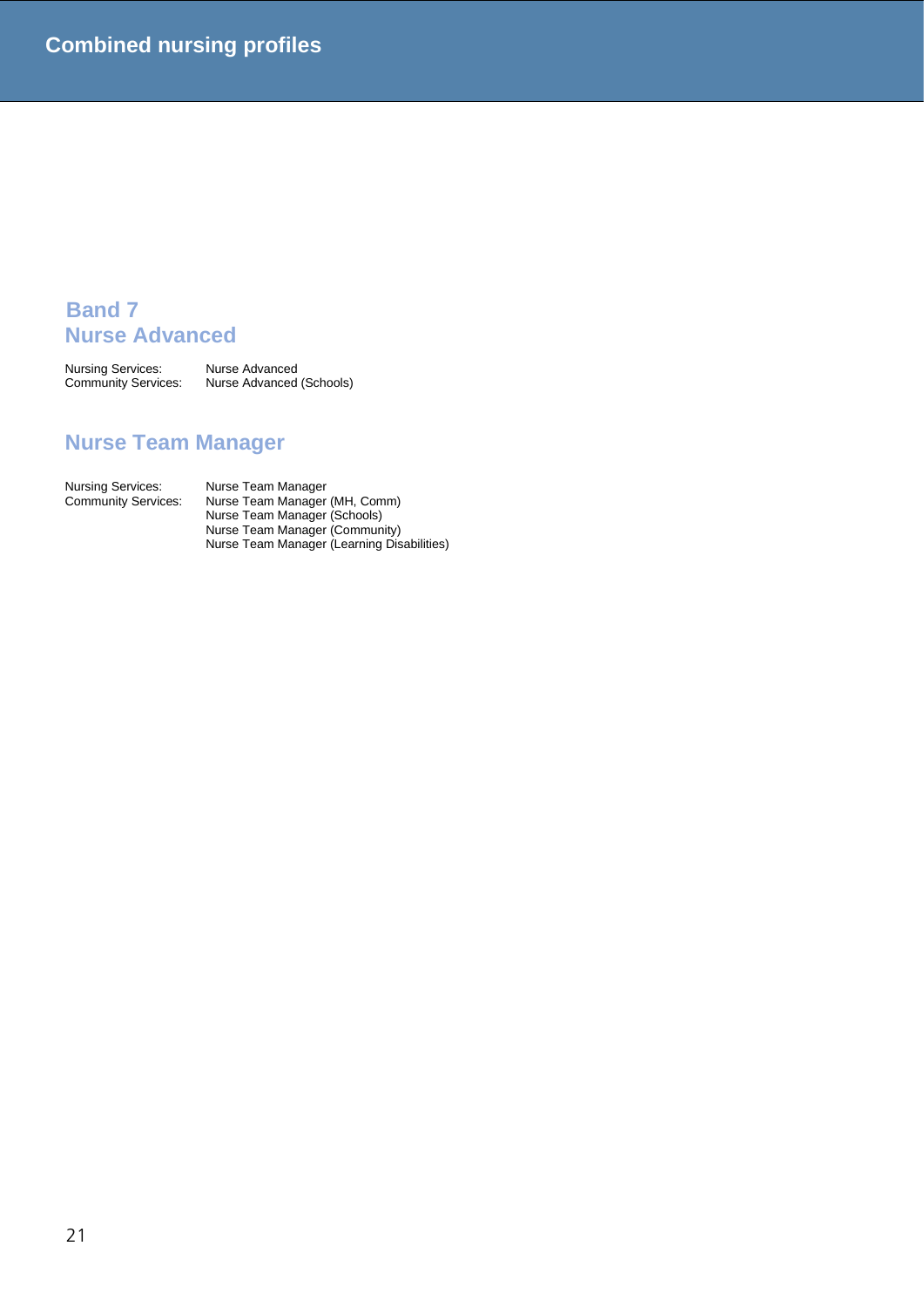### **Profile Label: Nurse Advanced**

- Job Statement: 1. Assesses patients/clients, plans, implements care in a variety of settings, provides highly specialist advice; maintains associated records
	- 2. Lead specialist in a defined area of nursing care<br>3. Provides specialist education and training to other
	- 3. Provides specialist education and training to other staff, students and/or patients/clients
		- Undertakes research and leads clinical audits in own specialist area

| <b>Factor</b>                                                               | <b>Relevant Job Information</b>                                                                                                                                                                                                                                                                                                                                                                                                                                                                                     | JE.<br><b>Level</b> | <b>Score</b>   |
|-----------------------------------------------------------------------------|---------------------------------------------------------------------------------------------------------------------------------------------------------------------------------------------------------------------------------------------------------------------------------------------------------------------------------------------------------------------------------------------------------------------------------------------------------------------------------------------------------------------|---------------------|----------------|
| 1. Communication<br>& Relationship<br><b>Skills</b>                         | Provide and receive complex, sensitive information; barriers to understanding/Provide and<br>receive highly complex, sensitive or contentious information; barriers to understanding;<br>Present complex, sensitive or contentious information to large groups<br>Communications condition related information to patients/clients and<br>carers/Communicates very sensitive, complex condition related information to patients, relatives,<br>empathy and reassurance; presentations to groups on sensitive issues | 4a-5ab              | $32 - 45$      |
| 2. Knowledge,<br>Training &<br><b>Experience</b>                            | Highly developed specialist knowledge, underpinned by theory and experience<br>Professional knowledge acquired through degree supplemented by post graduate diploma<br>specialist training, experience, short courses plus further specialist training to masters equivalent<br>level                                                                                                                                                                                                                               | $\overline{7}$      | 196            |
| 3. Analytical &<br>Judgemental<br><b>Skills</b>                             | Complex facts or situations requiring analysis, interpretation, comparison of a range of<br>options<br>Skills for assessing and interpreting specialist patient/client conditions, appropriate action; skills for<br>development of specialised programmes                                                                                                                                                                                                                                                          | $\overline{4}$      | 42             |
| 4. Planning &<br>Organisational<br><b>Skills</b>                            | Plan and organise complex activities or programmes, requiring formulation, adjustment<br>Plans specialised nursing service provision and/or specialised health and education programmes;<br>coordinates multi-disciplinary groups in specialist are                                                                                                                                                                                                                                                                 |                     | 27             |
| 5. Physical Skills                                                          | Physical skills obtained through practice/ Highly developed physical skills, accuracy<br>important, manipulation of fine tools, materials<br>Dexterity coordination for driving, immunisation/ Dexterity and accuracy required for e.g.<br>intravenous injections, syringe pumps and infusions, insertion of catheters, removal of sutures                                                                                                                                                                          | $2-3b$              | $15 - 27$      |
| 6. Responsibility<br>for Patient/Client                                     | Develop specialised programmes of care/ care packages; Provide highly specialised advice<br>concerning care<br>Assesses, develops and implements specialist nursing care programmes and/or specialised health<br>and education programmes; highly specialist advice to patients/clients, carers, relatives and other<br>professionals                                                                                                                                                                               | 6ac                 | 39             |
| 7. Responsibility<br>for Policy/Service<br><b>Development</b>               | Propose policy or service changes, impact beyond own area<br>Develops protocols for specialist area, impact on other disciplines                                                                                                                                                                                                                                                                                                                                                                                    | 3                   | 21             |
| 8. Responsibility<br>for Financial &<br><b>Physical</b><br><b>Resources</b> | Personal duty of care in relation to equipment, resources/ Maintain stock control;<br>Authorised signatory, small payments<br>Personal duty of care/ Orders specialist supplies; authorises overtime, agency nurse payments                                                                                                                                                                                                                                                                                         | $1-2cd$             | $5-12$         |
| 9. Responsibility<br>for Human<br><b>Resources</b>                          | Professional /clinical supervision; Provide training in own discipline/<br>Teach/deliver specialist training<br>Supervises other nurses, students; provides training/ Specialist training                                                                                                                                                                                                                                                                                                                           | $2bc-3c$            | $12 - 21$      |
| 10. Responsibility<br>for information<br><b>Resources</b>                   | Record personally generated information<br>Maintains work-related records                                                                                                                                                                                                                                                                                                                                                                                                                                           | $\mathbf{1}$        | $\overline{4}$ |
| 11. Responsibility<br>for Research &                                        | Regularly undertake R & D activity; clinical trials; equipment testing, adaptation/<br>R&D activities as major job requirement                                                                                                                                                                                                                                                                                                                                                                                      | $2ab-3$             | 12-21          |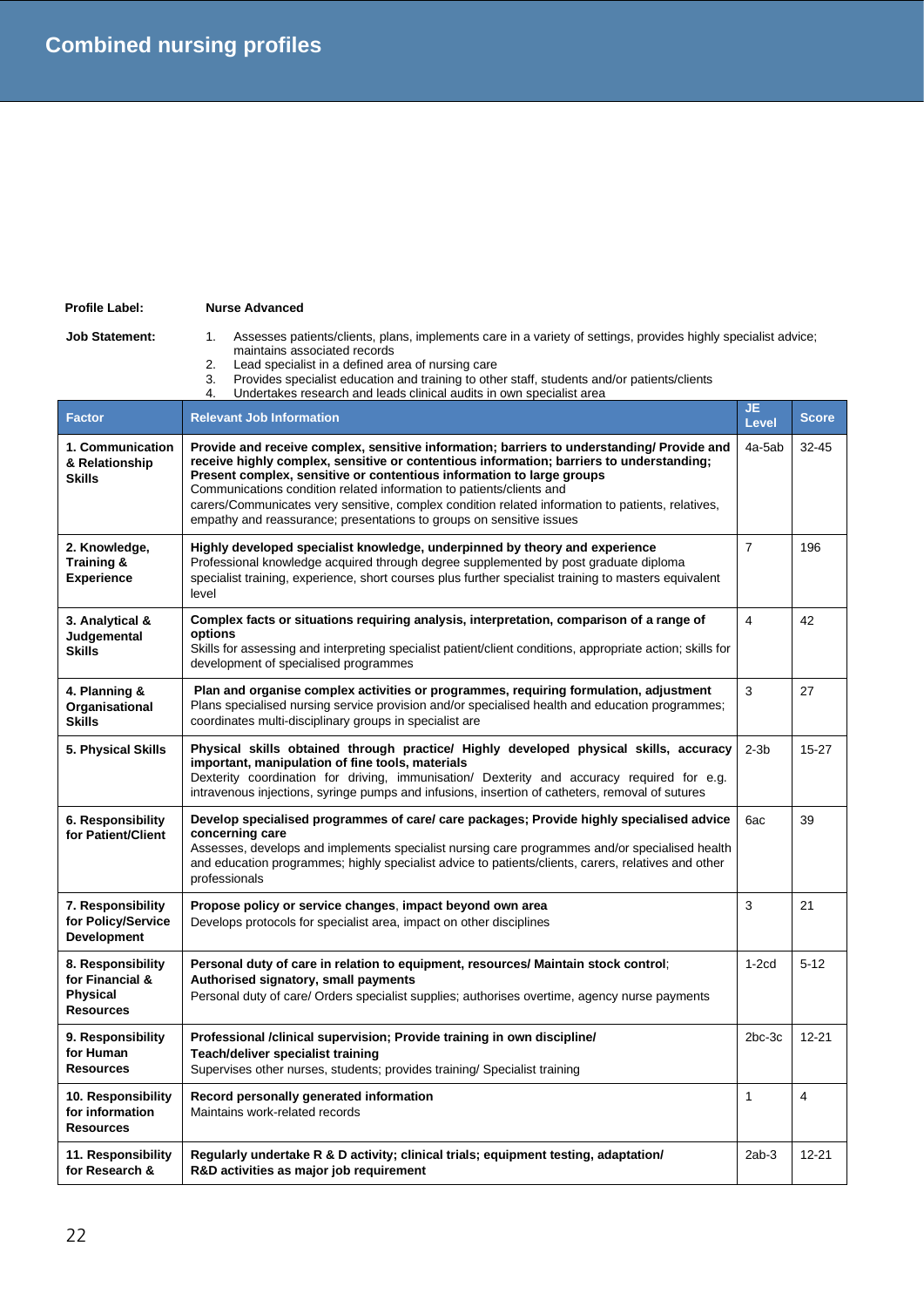| <b>Development</b>               | Undertakes research, leads clinical audit in own area                                                                                                                                                                                                         |          |                |
|----------------------------------|---------------------------------------------------------------------------------------------------------------------------------------------------------------------------------------------------------------------------------------------------------------|----------|----------------|
| 12. Freedom to<br>Act            | <b>Broad occupational policies</b><br>Accountable for own professional actions, lead specialist for defined area                                                                                                                                              | 4        | 32             |
| 13. Physical Effort              | Combination of sitting, standing, walking/Occasional moderate effort for several short<br>periods<br>Some lifting, e.g. training equipment/ Moves. Manoeuvres patients                                                                                        | $1-2d$   | $3 - 7$        |
| <b>14. Mental Effort</b>         | Frequent concentration; work pattern predictable<br>Concentration on patient assessments, injections, schedule of visits, reports, meetings, data<br>analysis                                                                                                 | 2a       | $\overline{7}$ |
| 15. Emotional<br><b>Effort</b>   | Occasional distressing or emotional circumstances/ Frequent distressing or emotional<br>circumstances; Occasional highly distressing or emotional circumstances<br>Challenging behaviour from patients/clients/ Imparts news of terminal illness, bereavement | $2a-3ab$ | $11 - 18$      |
| 16. Working<br><b>Conditions</b> | Frequent unpleasant conditions/Occasional/ Frequent highly unpleasant conditions Body<br>odours, dust, noise/ Body fluid, verbal aggression                                                                                                                   | 3ab-4b   | $12 - 18$      |
| <b>JE Score/Band</b>             | Band $7 = 466 - 539$                                                                                                                                                                                                                                          |          | $465 -$<br>537 |

| Nursing Services:   | Nurse Advanced           |
|---------------------|--------------------------|
| Community Services: | Nurse Advanced (Schools) |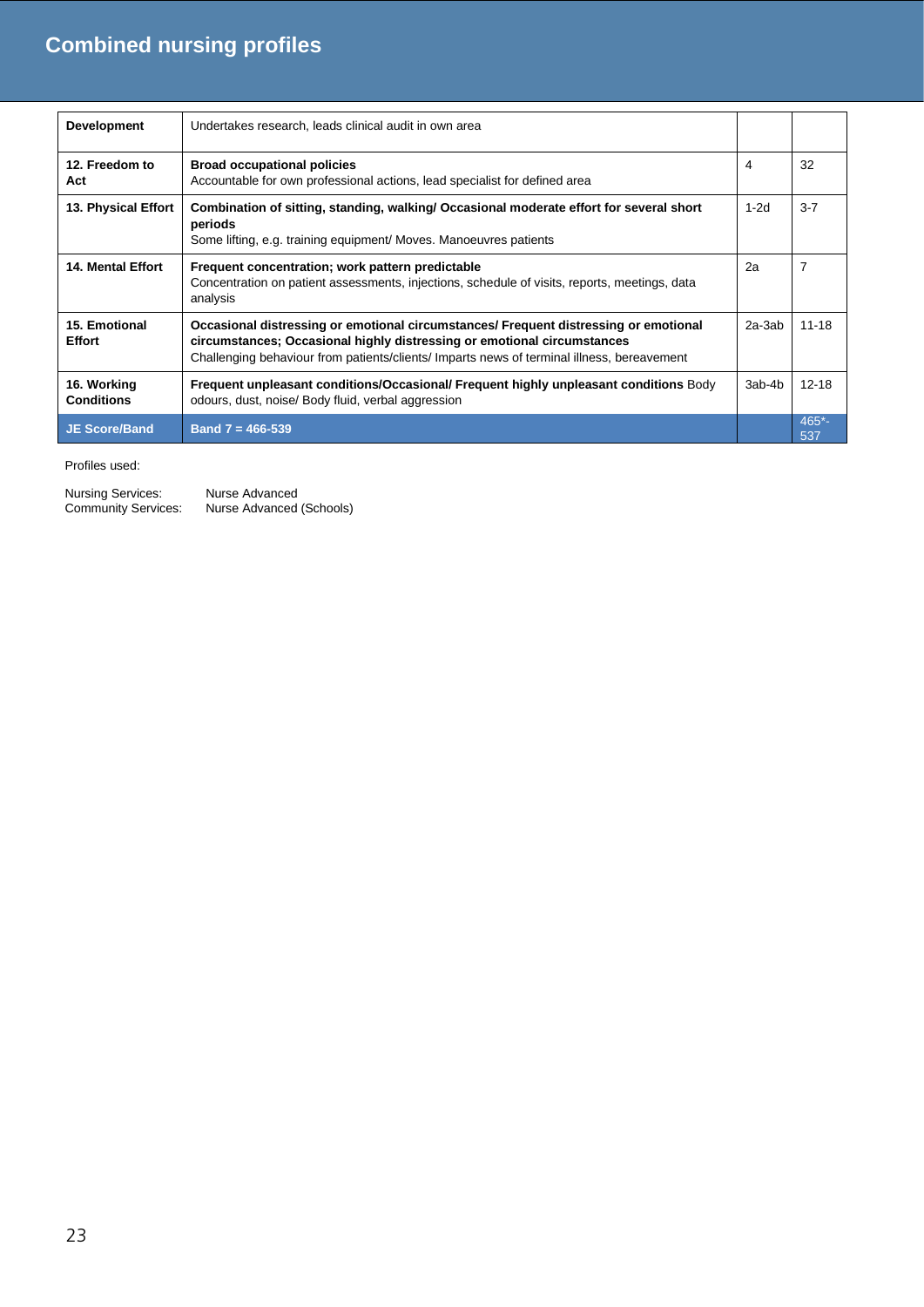## **Profile Label: Nurse Team Manager**

- 
- **Job Statement:** 1. Provides leadership and management for nursing specialist and associated staff
	- 2. Assesses patients/clients, plans, implements care, provides specialist advice; maintains associated records
	- 3. May liaise with other agencies in planning programmes of care and/or health and education programmes 2. Assesses patient<br>3. May liaise with of<br>4. May hold budget
		-

| <b>Factor</b>                                                               | <b>Relevant Job Information</b>                                                                                                                                                                                                                                                                                                                                                                                                                                                         | JE.<br><b>Level</b> | <b>Score</b>   |
|-----------------------------------------------------------------------------|-----------------------------------------------------------------------------------------------------------------------------------------------------------------------------------------------------------------------------------------------------------------------------------------------------------------------------------------------------------------------------------------------------------------------------------------------------------------------------------------|---------------------|----------------|
| 1. Communication<br>& Relationship<br><b>Skills</b>                         | Provide and receive complex, sensitive information; barriers to understanding/ Provide and<br>receive highly complex, sensitive or contentious information; barriers to understanding;<br>hostile, antagonistic or highly emotive atmosphere<br>Communicates sensitive/highly sensitive, confidential information concerning patients/clients<br>requiring empathy, persuasion and reassurance. Some may have special needs; patients/clients<br>may be hostile, antagonistic           | 4a-5ac              | $32 - 45$      |
| 2. Knowledge,<br><b>Training &amp;</b><br><b>Experience</b>                 | Specialist knowledge across range of procedures underpinned by theory<br>Professional knowledge acquired through degree supplemented by diploma level specialist<br>training, experience, short courses                                                                                                                                                                                                                                                                                 |                     | 156            |
| 3. Analytical &<br>Judgemental<br><b>Skills</b>                             | Complex facts or situations requiring analysis, interpretation, comparison of a range of<br>options<br>Skills for assessing and interpreting complex needs of patients/clients and staffing issues                                                                                                                                                                                                                                                                                      | $\overline{4}$      | 42             |
| 4. Planning &<br>Organisational<br><b>Skills</b>                            | Plan and organise complex activities or programmes, requiring formulation, adjustment<br>Plans delivery of specialist nursing care, allocation and deployment of staff, coordinates multi<br>agency activities                                                                                                                                                                                                                                                                          | 3                   | 27             |
| 5. Physical Skills                                                          | Developed physical skills; manipulation of objects, people; narrow margins for error;<br>manipulation of fine tools, materials<br>Restraint of patients/clients using approved techniques; Dexterity and accuracy required for, e.g.<br>intravenous injections, syringe pumps and infusion, insertion of catheters and removal of sutures                                                                                                                                               | 3ab                 | 27             |
| 6. Responsibility<br>for Patient/Client                                     | Provide specialised advice in relation to care/ Develop specialised programmes of care/<br>care packages; Provide highly specialised advice concerning care; accountable for direct<br>delivery of sub-division of a clinical, clinical technical or social care service(s)<br>Assesses, develops and implements nursing care programmes/ Specialist nursing care<br>programmes; provides highly specialist advice; responsibility for delivery of a service for a<br>geographical area | 5a-<br>6acd         | 30-39          |
| 7. Responsibility<br>for Policy/Service<br><b>Development</b>               | Implement policies and propose changes to practices, procedures for own area/<br>Propose policy or service changes, impact beyond own area<br>Contributes to policy and practice changes arising from e.g. audits, complaints/ Contributes to<br>policies which impact on other areas                                                                                                                                                                                                   | $2 - 3$             | $12 - 21$      |
| 8. Responsibility<br>for Financial &<br><b>Physical</b><br><b>Resources</b> | Authorised signatory; Hold delegated budget/Budget holder for department/service<br>Authorises overtime for nursing and support staff, responsible for supplies; holds delegated<br>budget/ Holds budget                                                                                                                                                                                                                                                                                | 3ad-4a              | $21 - 32$      |
| 9. Responsibility<br>for Human<br><b>Resources</b>                          | Day to day management; Allocate, place and supervise staff or students/ Line manager for<br>single function or department<br>Manages staff; organises student placements or allocates placement and supervision of staff,<br>students/ Line management                                                                                                                                                                                                                                  | 3ab-4a              | $21 - 32$      |
| 10. Responsibility<br>for information<br><b>Resources</b>                   | Record personally generated information<br>Maintains work-related records                                                                                                                                                                                                                                                                                                                                                                                                               | $\mathbf{1}$        | $\overline{4}$ |
| 11. Responsibility<br>for Research &<br><b>Development</b>                  | Undertake surveys or audits, as necessary to own work/ Regularly undertake R & D<br>activity; clinical trials; equipment testing<br>May undertake/ Undertakes R&D activity; clinical trials; equipment testing                                                                                                                                                                                                                                                                          | 1-2abc              | $5 - 12$       |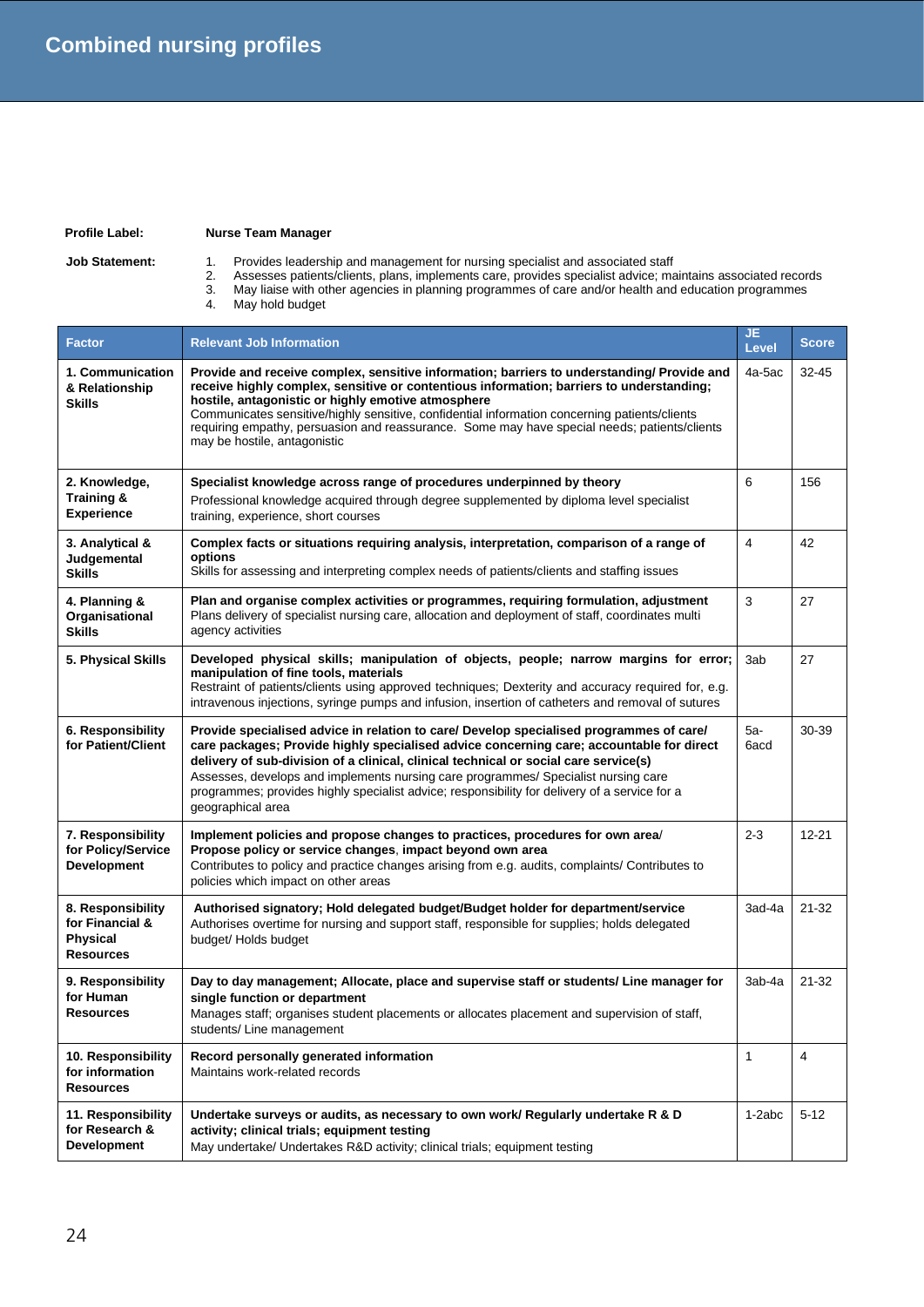| 12. Freedom to<br>Act            | <b>Broad occupational policies</b><br>Accountable for own professional actions, manages team and interprets policy                                                                                                                                                                                                                                                | 4                   | 32                |
|----------------------------------|-------------------------------------------------------------------------------------------------------------------------------------------------------------------------------------------------------------------------------------------------------------------------------------------------------------------------------------------------------------------|---------------------|-------------------|
| 13. Physical Effort              | Combination of sitting, standing, walking/ Frequent light effort for several short periods;<br>occasional moderate effort for several short periods/ Frequent moderate effort for several<br>short periods<br>Walks, sits and stands/Walks and stands most of shift; kneels and crouches to e.g. dress<br>wounds/Manoeuvres patients, lifts substantial equipment | $1-2bd-$<br>3c      | $3 - 7$           |
| <b>14. Mental Effort</b>         | Frequent concentration; work pattern predictable/ Unpredictable<br>Concentration in providing clinical care, e.g. immunisation, calculating drug doses for infusion,<br>carrying out tests/ Interruptions to deal with unpredictable client behaviour, staffing issues                                                                                            | $2a-3a$             | $7-12$            |
| 15. Emotional<br><b>Effort</b>   | Occasional distressing or emotional circumstances/ Occasional/frequent highly distressing<br>or emotional circumstances/<br>Imparts unwelcome news, care of terminally ill/ Safeguarding issues, e.g. child abuse. Some<br>challenging behaviour                                                                                                                  | $2a-3a-$<br>4h      | $11 - 18 -$<br>25 |
| 16. Working<br><b>Conditions</b> | Occasional/Frequent unpleasant conditions/Occasional/ Frequent highly unpleasant<br>conditions<br>Body odours, dust, noise/Body fluid, verbal aggression                                                                                                                                                                                                          | $2a-$<br>3ab-<br>4b | $7 - 12 -$<br>18  |
| <b>JE Score/Band</b>             | Band $7 = 466 - 539$                                                                                                                                                                                                                                                                                                                                              |                     | $437 -$<br>536    |

| Nursing Services:          | Nurse Team Manager                         |
|----------------------------|--------------------------------------------|
| <b>Community Services:</b> | Nurse Team Manager (MH, Comm)              |
|                            | Nurse Team Manager (Schools)               |
|                            | Nurse Team Manager (Community)             |
|                            | Nurse Team Manager (Learning Disabilities) |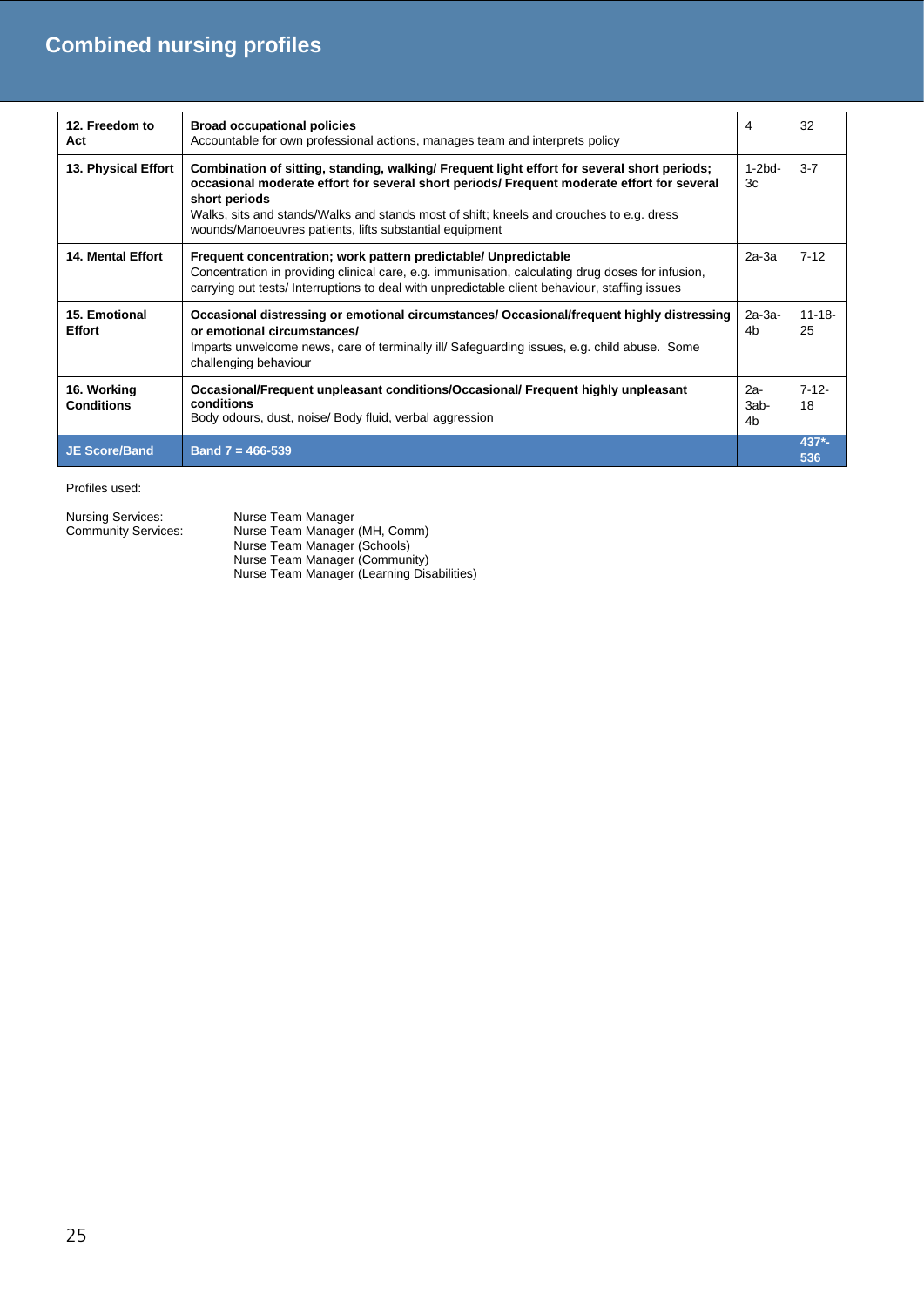## **Band 8 Modern Matron**

Nursing Services: Modern Matron<br>Community Services: Modern Matron Modern Matron (Community)

## **Band 8-9 Nurse Consultant**

It was not possible to combine the Nurse Consultant and Nurse/Midwife Consultant Higher Level profiles, so these are included separately in this group.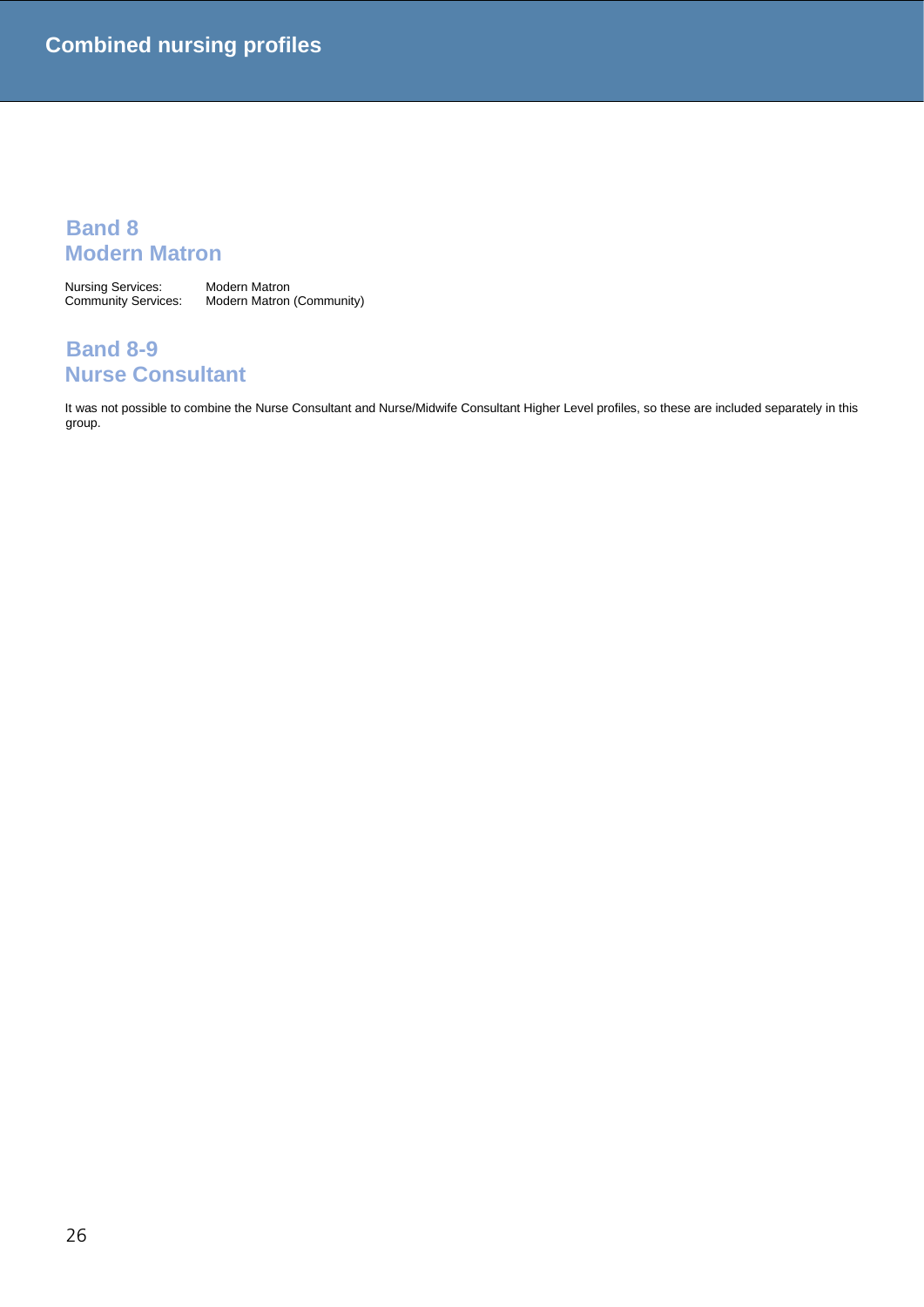| <b>Profile Label:</b> | <b>Modern Matron</b> |
|-----------------------|----------------------|
|                       |                      |

- 
- **Job Statement:** 1. Manages and provides leadership for managers and specialist nurses/midwives and other staff
	- 2. Ensures patient/client/carer involvement in development of services, e.g. promoting better health, standards of cleanliness, social care and medicines management
		- 3. Provides specialist education and training to other staff
		- 4. Maintains compliance with, and develops, policies, procedures and guidelines

| <b>Factor</b>                                                               | <b>Relevant Job Information</b>                                                                                                                                                                                                                                                                                                                                                                                            | JE.<br><b>Level</b> | <b>Score</b> |
|-----------------------------------------------------------------------------|----------------------------------------------------------------------------------------------------------------------------------------------------------------------------------------------------------------------------------------------------------------------------------------------------------------------------------------------------------------------------------------------------------------------------|---------------------|--------------|
| 1. Communication<br>& Relationship<br><b>Skills</b>                         | Provide and receive highly complex, sensitive or contentious information; barriers to<br>understanding; Present complex, sensitive or contentious information to large groups<br>Communicates service-related information to senior managers, staff, patients/clients, carers,<br>external agencies: requires negotiating, persuasive, motivational, reassurance skills; gives formal<br>presentations                     | 5ab                 | 45           |
| 2. Knowledge,<br>Training &<br><b>Experience</b>                            | Highly developed specialist knowledge, underpinned by theory and experience<br>Professional knowledge acquired through degree supplemented by post graduate diploma<br>specialist training, experience, short courses plus further specialist training to masters equivalent<br>level                                                                                                                                      | $\overline{7}$      | 196          |
| 3. Analytical &<br>Judgemental<br><b>Skills</b>                             | Complex facts or situations requiring analysis, interpretation, comparison of a range of<br>options<br>Skills for analysis of service, patient/client, organisation, staffing issues and case management                                                                                                                                                                                                                   | 4                   | 42           |
| 4. Planning &<br>Organisational<br><b>Skills</b>                            | Plan and organise broad range of complex activities; formulates, adjusts plans or<br>strategies<br>Planning of strategies which impact across the service and sector, e.g. care coordination, infection<br>control                                                                                                                                                                                                         | 4                   | 42           |
| 5. Physical Skills                                                          | Physical skills obtained through practice/ Developed physical skills; manipulation of<br>objects, people; narrow margins for error; manipulation of fine tools, materials<br>Driving, carries out immunisations/ Restraint of patients/clients using approved<br>techniques; dexterity and accuracy required for, e.g. intravenous injections, syring pumps and<br>infusion, insertion of catheters and removal of sutures | $2-3ab$             | $15 - 27$    |
| 6. Responsibility<br>for Patient/Client                                     | Provide highly specialised advice concerning care; Accountable for direct delivery of sub-<br>division of a clinical, clinical technical or social care service<br>Delivers highly specialised case management advice to the multi disciplinary team across sectors;<br>accountable for service delivery                                                                                                                   | 6cd                 | 39           |
| 7. Responsibility<br>for Policy/Service<br><b>Development</b>               | Responsible for policy implementation and development for a service<br>Develops and implements integrated care policies across primary and acute settings                                                                                                                                                                                                                                                                  | 4                   | 32           |
| 8. Responsibility<br>for Financial &<br><b>Physical</b><br><b>Resources</b> | Authorised signatory; Purchase of some assets; monitoring budgets<br>Signs off expenses; orders supplies; oversees management of budget                                                                                                                                                                                                                                                                                    | 3abc                | 21           |
| 9. Responsibility<br>for Human<br><b>Resources</b>                          | Line manager for single function or department; Teach, devise training and development<br>programmes, major job responsibility<br>Manages own staff, including recruitment, development, performance; devises training packages<br>and teaches other groups of staff                                                                                                                                                       |                     | 32           |
| 10. Responsibility<br>for information<br><b>Resources</b>                   | Record personally generated information<br>Maintains work-related records                                                                                                                                                                                                                                                                                                                                                  | $\mathbf{1}$        | 4            |
| 11. Responsibility<br>for Research &<br><b>Development</b>                  | Undertake surveys or audits, as necessary to own work<br>Undertakes audits of complaints, clinical incidents; trails of equipment                                                                                                                                                                                                                                                                                          | $\mathbf{1}$        | 5            |
| 12. Freedom to<br>Act                                                       | General policies, need to establish interpretation<br>Responsible for establishing how policies should be interpreted                                                                                                                                                                                                                                                                                                      | 5                   | 45           |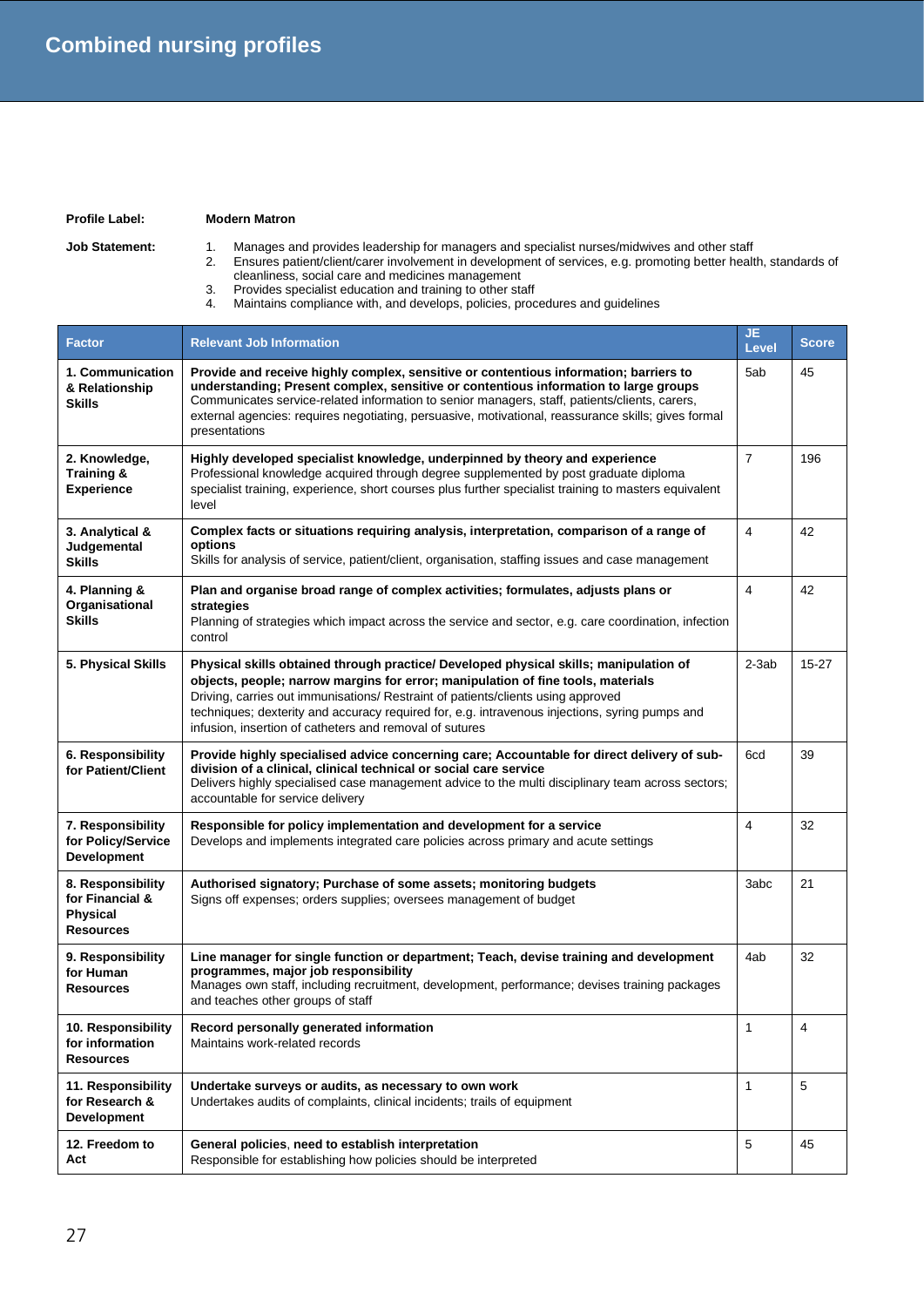| 13. Physical Effort              | Combination of sitting, standing, walking/ Frequent light effort for several short periods;<br>occasional moderate effort for several short periods<br>Light physical effort/ Effort required for carrying out clinical duties                                                             |         | 3              |
|----------------------------------|--------------------------------------------------------------------------------------------------------------------------------------------------------------------------------------------------------------------------------------------------------------------------------------------|---------|----------------|
| <b>14. Mental Effort</b>         | Frequent concentration; work pattern unpredictable<br>Concentration for writing reports, meetings, patient/client assessment, interruptions to deal with<br>service issues                                                                                                                 | 3a      | 12             |
| 15. Emotional<br><b>Effort</b>   | Occasional distressing or emotional circumstances/ Frequent distressing or<br>emotional circumstances; Occasional highly distressing or emotional circumstances<br>Deals with staff problems, patient complaints, conveys unwelcome news/ Care of the terminally ill;<br>unexpected deaths | 2a-3ab  | $11 - 18$      |
| 16. Working<br><b>Conditions</b> | <b>Occasional/ Frequent unpleasant conditions; Occasional highly unpleasant conditions</b><br>Body odours, dust, noise/ Body fluid, verbal aggression                                                                                                                                      | $2-3ab$ | $7-12$         |
| <b>JE Score/Band</b>             | Band $8a = 540 - 584$                                                                                                                                                                                                                                                                      |         | $551 -$<br>579 |

Profiles used:

Nursing Services:<br>Community Services:

Modern Matron<br>Modern Matron (Community)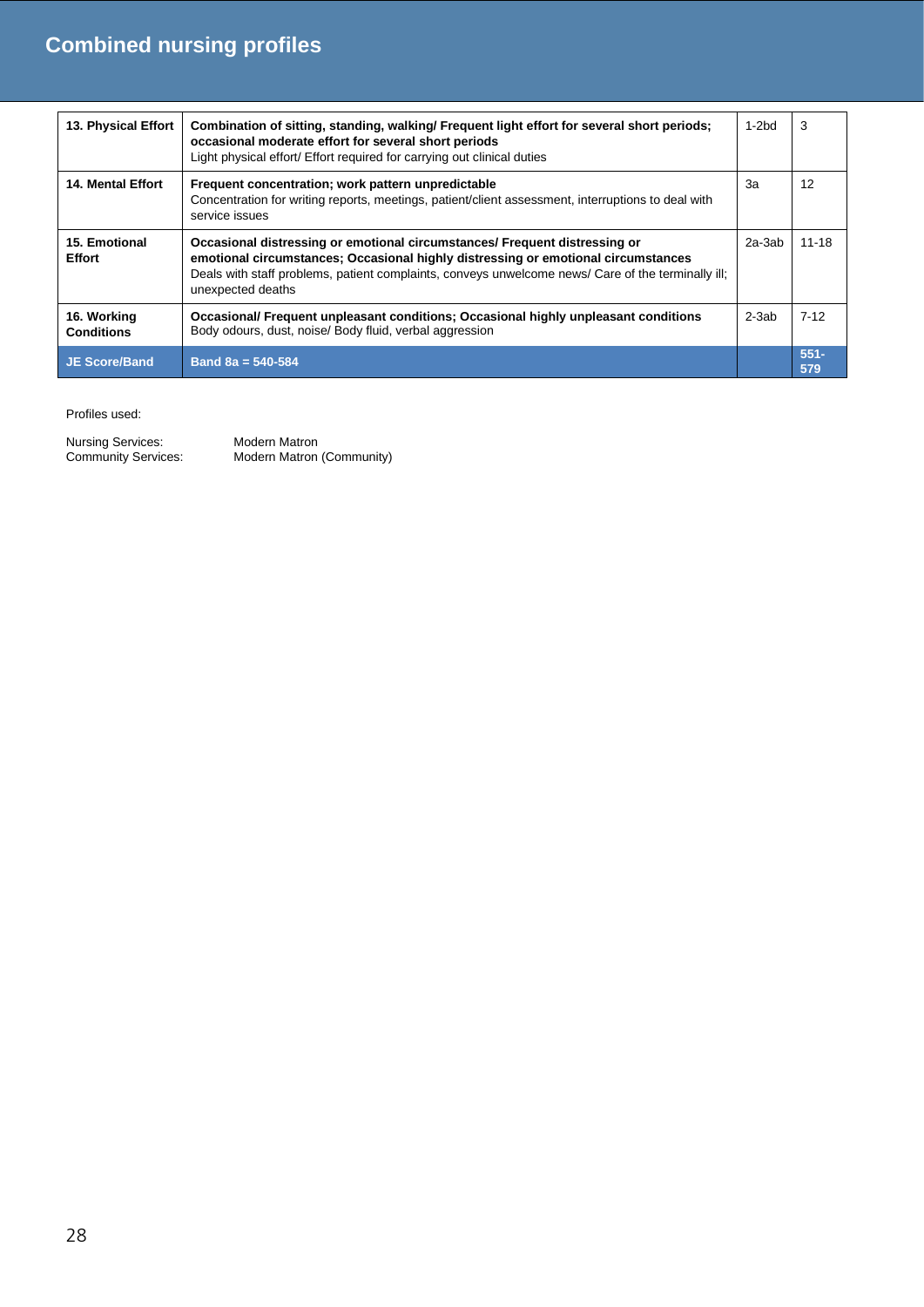**Profile Label: Nurse Consultant**

|               | Provides expert professional advice to patients, carers and colleagues<br><b>Job Statement:</b><br>1.<br>Undertakes research in a specialist area<br>2.<br>Provides education and training to other staff, students<br>3.<br>Ensures the maintenance of clinical excellence<br>4. |                                                                                                                                                                                                                                                                                                                                                                                                      |                          |                 |  |
|---------------|-----------------------------------------------------------------------------------------------------------------------------------------------------------------------------------------------------------------------------------------------------------------------------------|------------------------------------------------------------------------------------------------------------------------------------------------------------------------------------------------------------------------------------------------------------------------------------------------------------------------------------------------------------------------------------------------------|--------------------------|-----------------|--|
| <b>Factor</b> |                                                                                                                                                                                                                                                                                   | <b>Relevant Job Information</b>                                                                                                                                                                                                                                                                                                                                                                      | <b>JE level</b>          | <b>JE Score</b> |  |
| 1.            | <b>Communication &amp;</b><br><b>Relationship Skills</b>                                                                                                                                                                                                                          | Provide and receive highly complex, sensitive or contentious information,<br>barriers to understanding/present complex information to large groups<br>Communicates very sensitive, complex condition related information to patients,<br>relatives, empathy, reassurance required; presents specialist information to large<br>groups of staff                                                       | 5(a)/5(b)                | 45              |  |
| 2.            | Knowledge,<br><b>Training &amp;</b><br><b>Experience</b>                                                                                                                                                                                                                          | Highly developed specialist knowledge, underpinned by theory and experience<br>Professional knowledge acquired through degree/diploma supplemented by specialist<br>training, experience, short courses, to master's level equivalent                                                                                                                                                                | $\overline{7}$           | 196             |  |
| 3.            | <b>Analytical &amp;</b><br><b>Judgemental Skills</b>                                                                                                                                                                                                                              | Complex/highly complex facts or situations, requiring analysis, interpretation,<br>comparison of a range of options<br>Makes operational judgements, manages conflicting views/ reconciles inter and intra<br>professional differences of opinion                                                                                                                                                    | 4/5                      | 42-60           |  |
| 4.            | <b>Planning &amp;</b><br>Organisational<br><b>Skills</b>                                                                                                                                                                                                                          | Plan and organise complex activities, programmes, requiring formulation,<br>adjustment<br>Plans specialist nursing service provision, including education and training                                                                                                                                                                                                                               | 3                        | 27              |  |
| 5.            | <b>Physical Skills</b>                                                                                                                                                                                                                                                            | Highly developed physical skills, accuracy important, manipulation of fine tools,<br>materials/highly developed skills, high degree of precision<br>Dexterity and accuracy required for e.g. intravenous injections, syringe pumps and<br>infusions, insertion of catheters, remove of sutures/undertakes suturing, endoscopies                                                                      | $3(b)-4$                 | $27 - 42$       |  |
| 6.            | <b>Responsibility for</b><br><b>Patient/Client Care</b>                                                                                                                                                                                                                           | Develop highly specialised programmes of care; care packages; provide highly<br>specialised advice concerning care<br>Develops and implements specialist care packages; provide clinical advice in specialist<br>area                                                                                                                                                                                | $6(a)$ (c)               | 39              |  |
| 7.            | <b>Responsibility for</b><br><b>Policy/Service</b><br><b>Development</b>                                                                                                                                                                                                          | Propose policy or service changes, impact beyond own area/responsible for<br>policy implementation, development for a service<br>Develops protocols for specialist area, impact on other disciplines/develops policies for<br>specialist service                                                                                                                                                     | $3 - 4$                  | $21 - 32$       |  |
| 8.            | <b>Responsibility for</b><br><b>Financial &amp;</b><br><b>Physical Resources</b>                                                                                                                                                                                                  | Personal duty of care in relation to equipment, resources/safe use of equipment<br>other than equipment used personally; authorised signatory, small<br>payments/authorised signatory; holds delegated budget<br>Personal duty of care/responsible for ensuring the safe use of specialist equipment;<br>authorised signatory for overtime payments/delegated budget holder for specialist<br>budget | $1/2(b)(d)$ /<br>3(a)(d) | $5 - 12 - 21$   |  |
| 9.            | <b>Responsibility for</b><br><b>Human Resources</b>                                                                                                                                                                                                                               | Teach, deliver core training, range of subjects/teach, devise training and<br>development programmes, major job responsibility<br>Provides specialist training and education / develops education programmes                                                                                                                                                                                         | $3(c) - 4(b)$            | 21-32           |  |
|               | 10. Responsibility for<br><b>Information</b><br><b>Resources</b>                                                                                                                                                                                                                  | Records personally generated information<br>Maintains patient/client records, records research results                                                                                                                                                                                                                                                                                               | 1                        | $\overline{4}$  |  |
|               | 11. Responsibility for<br>Research &<br><b>Development</b>                                                                                                                                                                                                                        | R&D activities as major job requirement/co-ordinate, implement R&D activity as<br>job requirement/initiate, develop R&D activities<br>Conducts research in specialist area/member of audit, research steering group<br>developing trust wide research                                                                                                                                                | 3/4/5                    | 21-32-45        |  |
|               | 12. Freedom to Act                                                                                                                                                                                                                                                                | General policies, need to establish interpretation<br>Responsible for establishing how policies should be interpreted                                                                                                                                                                                                                                                                                | 5                        | 45              |  |
|               | 13. Physical Effort                                                                                                                                                                                                                                                               | Occasional moderate effort for several short periods<br>Moves, manoeuvres patients                                                                                                                                                                                                                                                                                                                   | 2(d)                     | $\overline{7}$  |  |
|               | 14. Mental Effort                                                                                                                                                                                                                                                                 | Frequent concentration, work pattern unpredictable<br>Concentration for patient care; interruptions for patient, staff needs                                                                                                                                                                                                                                                                         | 3(a)                     | 12              |  |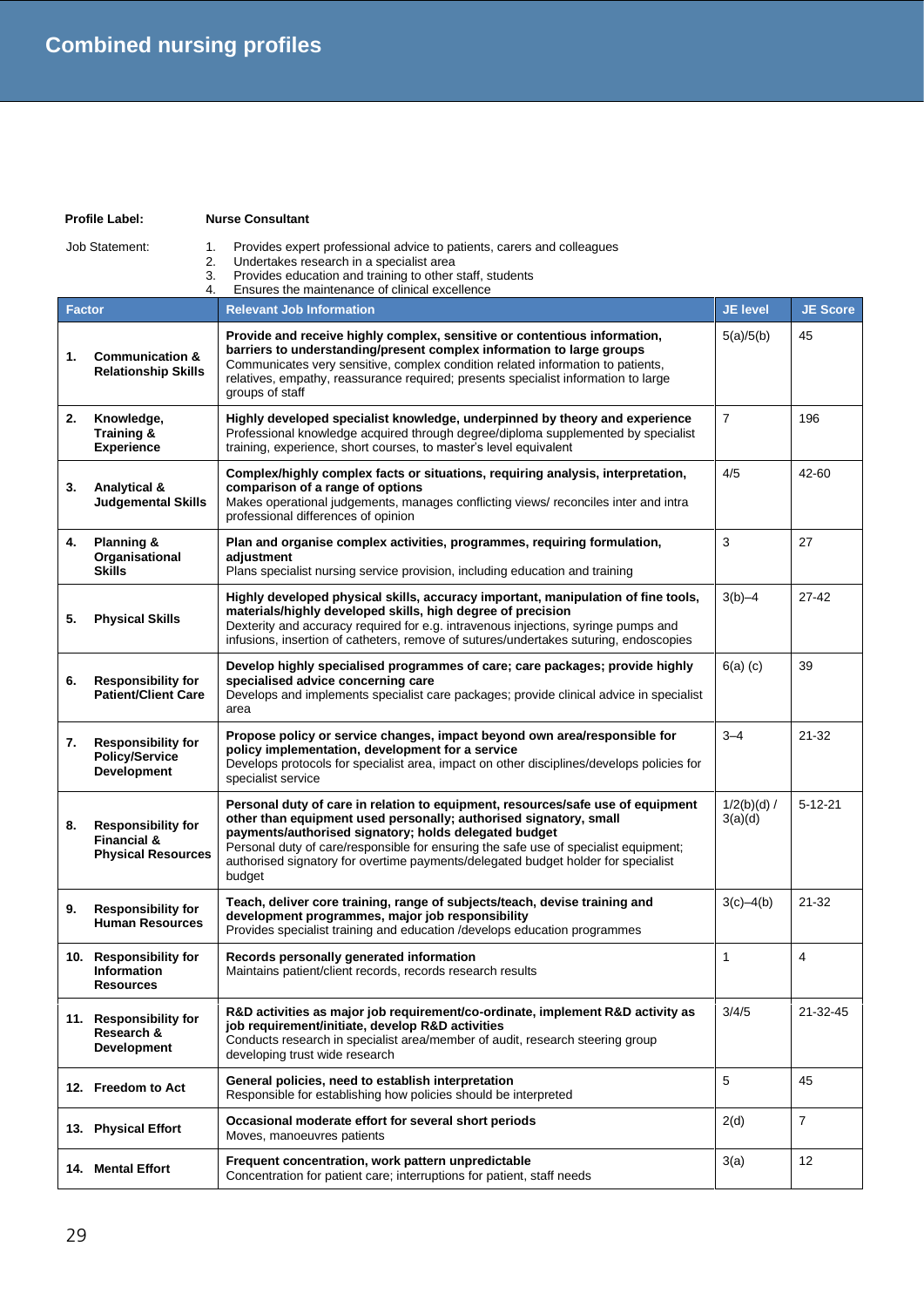| <b>Emotional Effort</b><br>15. | Frequent distressing or emotional circumstances; occasional/frequent highly<br>distressing or emotional circumstances<br>Works with terminally ill patients/imparts unwelcome news to staff, patients | 3(a)(b)/4               | 18-25     |
|--------------------------------|-------------------------------------------------------------------------------------------------------------------------------------------------------------------------------------------------------|-------------------------|-----------|
| 16. Working Conditions         | Occasional /frequent exposure to highly unpleasant conditions<br>Body fluids, faeces, vomit, smells and foul linen                                                                                    | $3(b)$ -<br>4(b)        | $12 - 18$ |
| JE Score/Band                  | <b>JE Score 542-650</b>                                                                                                                                                                               | <b>Band</b><br>8A/8B/8C |           |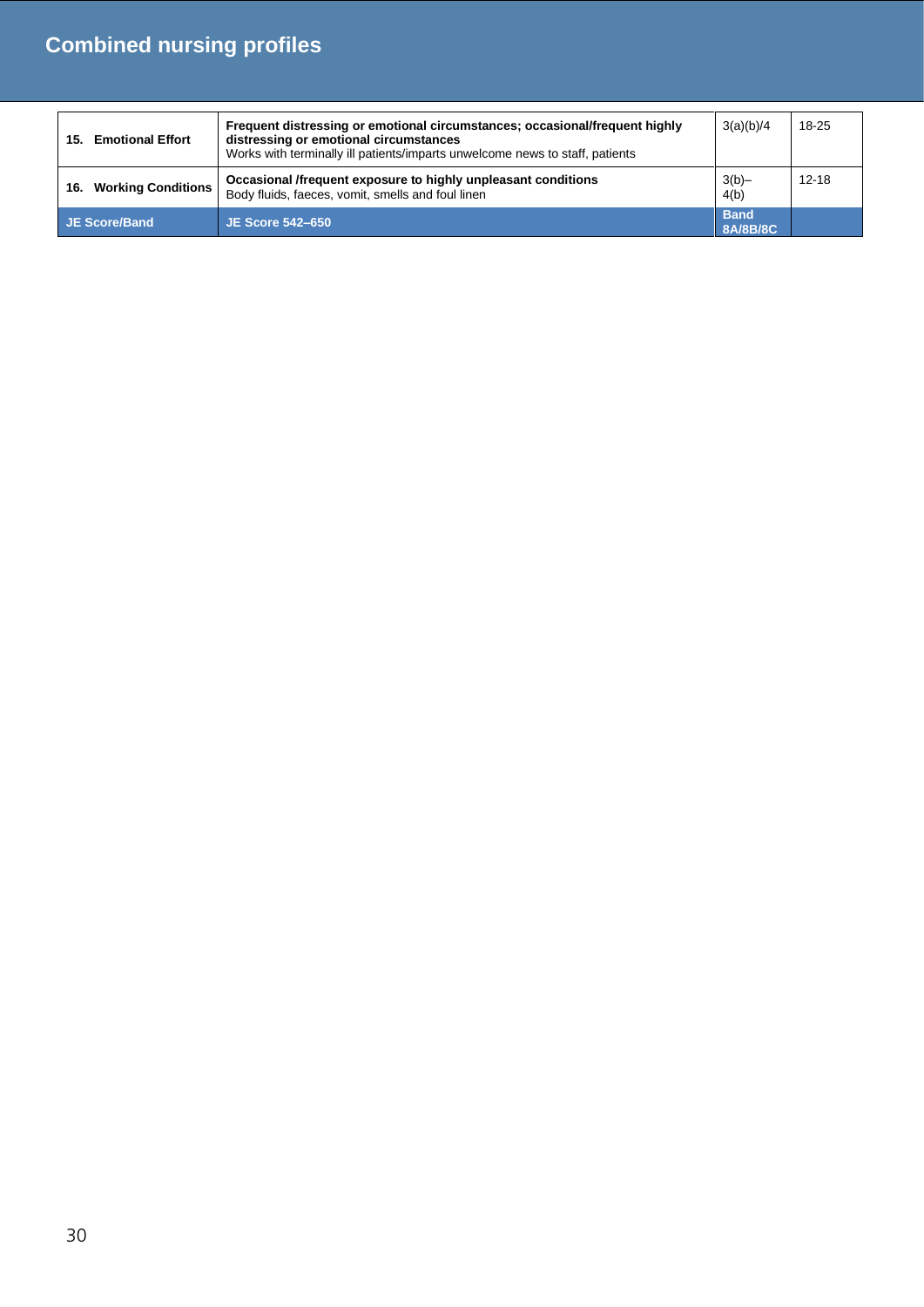### **Profile Label: Nurse/Midwife Consultant Higher Level**

### Job Statement: 1. Provides expert professional advice to patients/clients, carers and staff

- 2. Responsible for service development/redesign in own area of expertise
	- 3. Undertakes clinical audit, research in a specialist field

|                                                                                                                     | <b>The discussion of the first constructions</b> |  |  |
|---------------------------------------------------------------------------------------------------------------------|--------------------------------------------------|--|--|
|                                                                                                                     | Ensures the maintenance of clinical excellence   |  |  |
|                                                                                                                     | training, education programmes in own field      |  |  |
| 4. Provides education and training to other staff, students: may develop or contribute to development of specialist |                                                  |  |  |

| <b>Factor</b> |                                                                                            | <b>Relevant Job Information</b>                                                                                                                                                                                                                                                                                                                                                                   | <b>JE level</b>          | <b>JE Score</b> |
|---------------|--------------------------------------------------------------------------------------------|---------------------------------------------------------------------------------------------------------------------------------------------------------------------------------------------------------------------------------------------------------------------------------------------------------------------------------------------------------------------------------------------------|--------------------------|-----------------|
| 1.            | <b>Communication &amp;</b><br><b>Relationship Skills</b>                                   | Provide and receive highly complex, sensitive or contentious information;<br>barriers to understanding/present complex information to large groups<br>Communicates very sensitive, complex condition related information to patients,<br>relatives, empathy, reassurance required; highly complex service information at<br>board level; presents specialist information to large groups of staff | 5(a)/5(b)                | 45              |
| 2.            | Knowledge,<br>Training &<br><b>Experience</b>                                              | Advanced theoretical and practical knowledge<br>Professional knowledge acquired through degree/diploma supplemented by<br>specialist training, experience, short courses, to doctorate level or equivalent                                                                                                                                                                                        | 8                        | 240             |
| 3.            | Analytical &<br><b>Judgemental Skills</b>                                                  | Highly complex facts or situations, requiring analysis, interpretation,<br>comparison of a range of options.<br>Reconciles inter and intra professional differences of opinion, judgements on<br>complex clinical issues                                                                                                                                                                          | 5                        | 60              |
| 4.            | Planning &<br>Organisational<br><b>Skills</b>                                              | Plan and organise broad range of complex activities, requiring formulation,<br>adjustment of plans, strategies/ formulate long-term strategic plans, involving<br>uncertainly, impact across the whole organisation<br>Responsible for service development, education, training in specialist field/ strategic<br>planning for specialist service for region, impacting on external agencies      | $4-5$                    | 42-60           |
| 5.            | <b>Physical Skills</b>                                                                     | Highly developed physical skills, accuracy important, manipulation of fine<br>tools, materials/ highly developed skills, high degree of precision<br>Dexterity and accuracy required for e.g. intravenous injections, syringe pumps and<br>infusions, insertion of catheters, removal of sutures/ undertakes suturing,<br>endoscopies                                                             | $3(b) - 4$               | $27 - 42$       |
| 6.            | <b>Responsibility for</b><br><b>Patient/Client Care</b>                                    | Develop highly specialised programmes of care, care packages; provide<br>highly specialised advice concerning care; accountable for direct delivery of<br>sub-division of clinical care<br>Develops & implements of specialist care packages; provide clinical advice in<br>specialist area; accountable for specialist area of nursing/midwifery                                                 | $6$ (a) (c) (d)          | 39              |
| 7.            | <b>Responsibility for</b><br><b>Policy/Service</b><br><b>Development</b>                   | Responsible for policy implementation, development for a service<br>Develops and implements policies for specialist service                                                                                                                                                                                                                                                                       | $\overline{4}$           | 32              |
| 8.            | <b>Responsibility for</b><br><b>Financial &amp;</b><br><b>Physical</b><br><b>Resources</b> | Safe use of equipment other than equipment used personally; authorised<br>signatory, small payments/ authorised signatory; holds delegated budget<br>Responsible for ensuring the safe use of specialist equipment and advising budget<br>holders on best value purchasing; authorised signatory / delegated budget holder<br>for e.g. training                                                   | $2(b)(d) / 3$ (a)<br>(d) | $12 - 21$       |
| 9.            | <b>Responsibility for</b><br><b>Human Resources</b>                                        | Teach, deliver core training, range of subjects/ teach, devise training and<br>development programmes, major job responsibility<br>Provides specialist training & education/ develops education programmes                                                                                                                                                                                        | $3(c) - 4(b)$            | $21 - 32$       |
|               | 10. Responsibility for<br>information<br><b>Resources</b>                                  | Record personally generated information<br>Maintains patient/client records, records research results                                                                                                                                                                                                                                                                                             | 1                        | 4               |
|               | 11. Responsibility for<br>Research &<br><b>Development</b>                                 | R&D activities as major job requirement/ co-ordinate, implement R & D<br>activity as job requirement/ initiate, develop R & D activities<br>Conducts research in specialist area/member of audit, research steering group<br>developing trust wide research                                                                                                                                       | 3/4/5                    | 21-32-45        |
|               | 12. Freedom to Act                                                                         | General policies, need to establish interpretation<br>Responsible for establishing how policies should be interpreted for specialist area                                                                                                                                                                                                                                                         | 5                        | 45              |
|               | 13. Physical Effort                                                                        | Occasional moderate effort for several short periods<br>Moves, manoeuvres patients                                                                                                                                                                                                                                                                                                                | 2(d)                     | $\overline{7}$  |